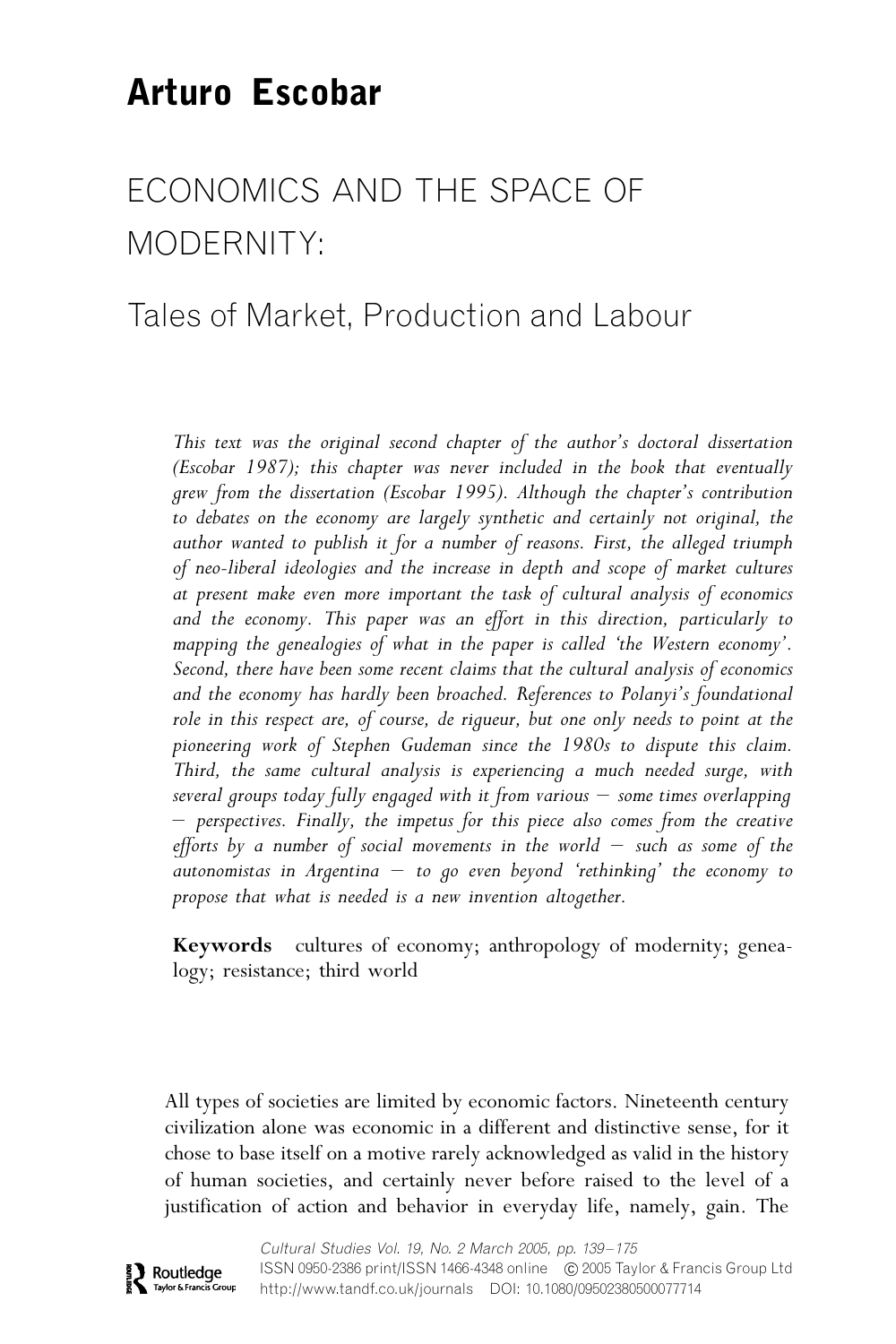self-regulating market system was uniquely derived from this principle. The mechanism which the motive of gain set in motion was comparable in effectiveness only to the most violent outburst of religious fervor in history.

(Polanyi 1957a)

## Production, power, signification

#### The concept of the 'western economy'

'The unidimensional and almost exclusively economic basis of the development paradigm'  $-$  said a leading development thinker recently  $-$  has 'undermined the prospects for not just development, but for the sheer survival of large strata of the world's peoples' (Kothari 1984, p. 22).<sup>1</sup> This 'economism' has been quite striking a feature ever since the beginning of development in the post-war period. Of all those figures associated with development and with the production of development knowledge, one stood out clearly above the rest: that of the development economist. The concern of this powerful figure was with growth and capital: how to insure sufficient capital supply to pave the way for the rapid growth of the manufacturing industry of the less developed countries and for the modernization of their economies and societies; how to break 'the vicious cycle of poverty', general backwardness and lack of enterprise; how to encourage governments to carry out the comprehensive programmes necessary to initiate the process of self-sustained growth.

But even this crude summary of the axioms of development economics in its early years reveals one basic fact: From the very beginning, development was not a process which involved only the material conditions of living, the upgrading of living standards and the modernization of the productive apparatus. More than that, development was, inevitably and perhaps more significantly, a mechanism through which a whole rationality was to be learned. For development to occur, the rationality of 'Economic Man'  $$ orientation towards profit and the market, individual behaviour and forms of production, rational economic choice in the sense of maximizing one's goals given scarce resources, etc.  $-$  had to be brought to the peoples of the Third World. This was achieved, as we will see in succeeding chapters, through the introduction of specific practices and forms of knowledge.

If development economics 'economized' development, giving it 'an almost exclusively economic basis', it was because certain economic rationality already existed in the Western developed countries which could invest and utilize development in order to extend itself to the rest of the world. To be sure, the extension of Western forms of rationality to non-Western societies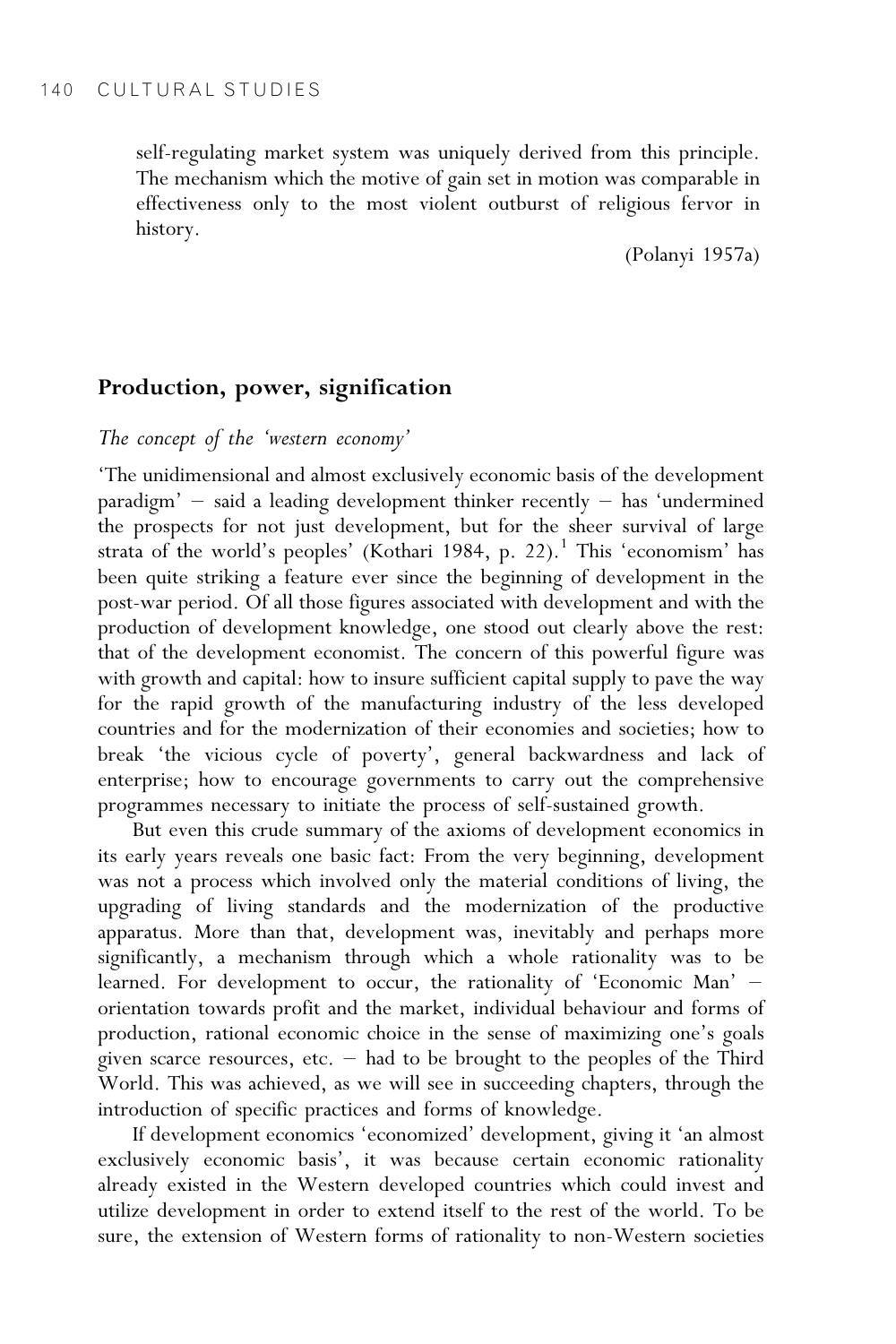(i.e. the process of 'Westernization') had begun much before, but if found in development a powerful medium. For capitalist rationality and accumulation to continue, a more coherent strategy was needed. It is thus important to see development from this vantage point. If the 'economism' of development has indeed been so pervasive a force, and we believe it has been, how did it develop? Moreover, how was it effected through knowledge and practices, sciences and programmes? What systems of enforcement did it have recourse to? These questions are part of a process characterized by a double movement, which surely did not begin with development: the extension of the Western economic rationality to the Third World; and various forms of resistance to such an extension. Both aspects should be studied.

As we will see, the Western economy (in the sense of a set of institutions, rationality, and practices, i.e. a way of organizing our perception of the world and our actions in it), provided, in many ways, the very same fabric out of which the net of development was to be woven.<sup>2</sup> It was going to constitute the firmament and, at the same time, the very surface of development. Indeed, the Western economy constituted a sort of 'positive unconscious' of development knowledge, that is, a field of which development experts were unaware but which nevertheless was constitutive of their conceptions and practices.<sup>3</sup> Hence the importance of studying the constitution of such an institution if one wishes to have a better understanding of development.

Development then became a mechanism for the extension to the Third World of the dominant economic rationality of the West. This was, as we shall see, linked to the needs of accumulation but not reduced to it. We may thus ask ourselves what that rationality is, and how it developed in the West. In fact, this question is rarely raised, especially in relation to development. The fictions of the market  $-$  production, labour and, in general, the whole set of notions and practices associated with Western views and experiences of the economy - are rarely questioned. They are already part and parcel of everyday life in industrialized society, normal or natural ways of seeing life, transparent ways of behaving, economic crises notwithstanding. Like development, however, there is nothing 'natural' about them, nor about the 'objective' sciences that have rationalized them. Such notions, and the practices that go with them, are too historical contingencies. Their histories can be traced, their genealogies demarcated, their effects of truth and power revealed. In short, they can be individualized as discourses.

One realization emerges clearly when one looks at the constitution of the Western economy: that this economic view is a relatively recent phenomenon, and that it is specific to Western culture. It took a vast development of civilization (ideas, practices, institutions, etc.) before the dominant economic rationality could be taken for granted, as something 'natural', by people in industrialized societies. Still today, as we will see, that which is taken for granted in developed countries may be considered as unnatural or, even, as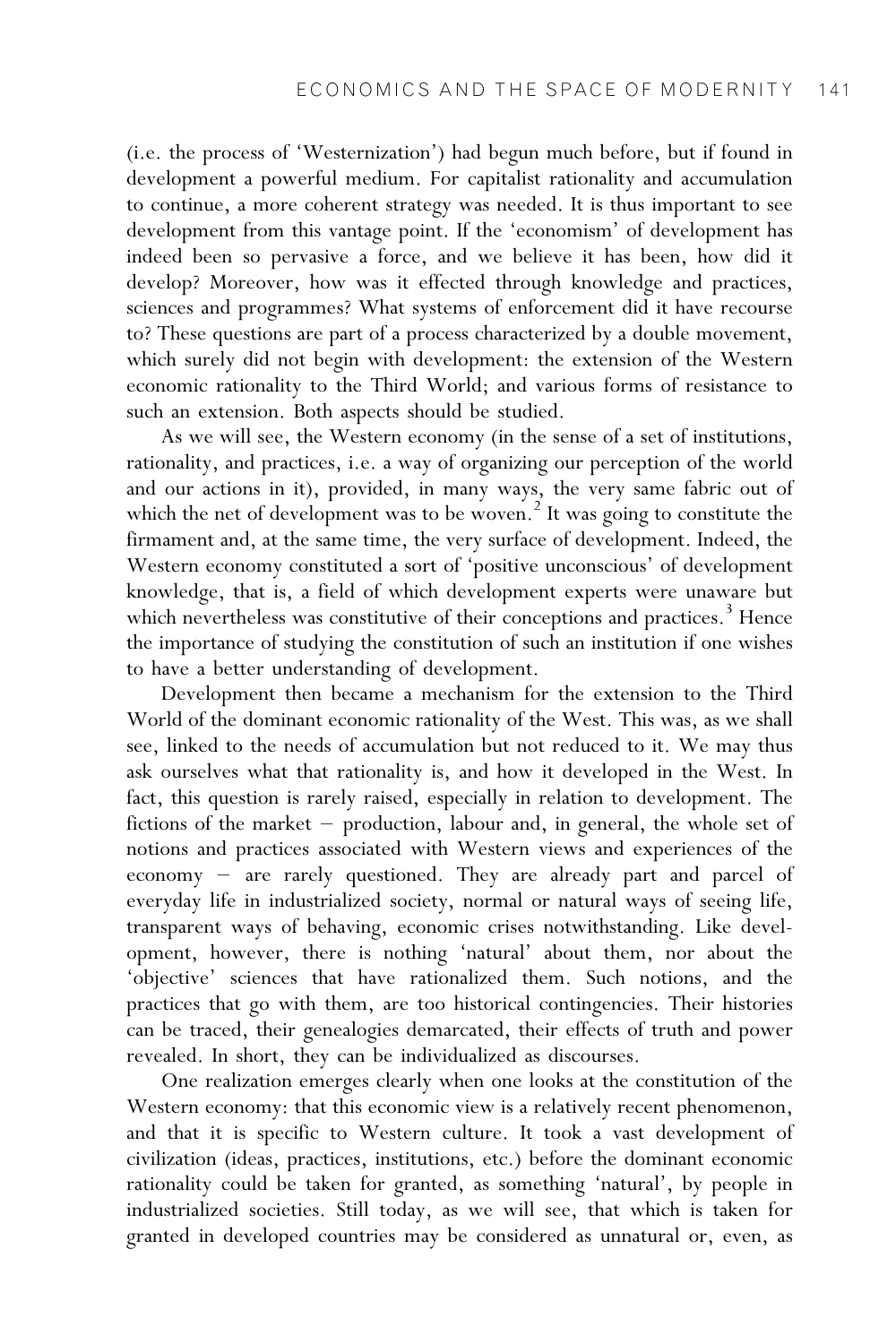evil in some parts of the Third World. How, then, were the dominant notions of the economy - which are now spreading throughout the Third World through development  $-$  constituted? This is the question that we will try to answer, in broad terms, in this chapter.

The formation of a dominant economic view in the West, especially during the past 200 years, is associated with several major processes: of production, of signification, of power. All of these processes are rooted in the large-scale Western tradition; yet, they seemed to coalesce at the end of the eighteenth century in Europe, giving rise to a very powerful institution, that we shall call the Western economy. We can define this institution as the ensemble of three systems and the processes through which these three systems were formed:

- 1 A system of production that placed people in social relations of production. The process by which this system was instituted was related to the rise of the market, changes in the productive forces (agricultural revolution, technology, industrialization), demographic changes, the development of financial mechanisms, etc. It set into place forms of exploitation and domination.
- 2 A system of power which placed people in relations of power. This system was effected through dividing and disciplinary practices, normalizing mechanisms, and bio-political technologies. It produced a series of forms of control and relations of power and knowledge.
- 3 A system of signification which placed people in linguistic and discursive relations. Through economic sciences (classical political economy) and broader philosophical conceptions (derived from the Enlightenment, utilitarianism, empiricism), this system produced a certain subjectivity, namely, that embodied in the modern producing subject. It brought into existence a dominant code articulated around the notions of production and labour, which has since conditioned all conceptualizations of economic life.

These three systems are very closely related to the development of capitalism and the coming of the 'modern age' in Western European experience. These three systems were necessary for the constitution of the Western economy and its accompanying rationality; the relations among them are very complex, defying any easy characterization. They should be seen as forms of objectification by which, in modern culture, human beings are transformed into producing subjects, i.e. as processes of formation of human subjectivity. It is the movement of these three systems as a whole  $-$  which certainly took centuries, achieving its peak during the nineteenth century  $-$  and not any one of its components considered in isolation, which made that economy and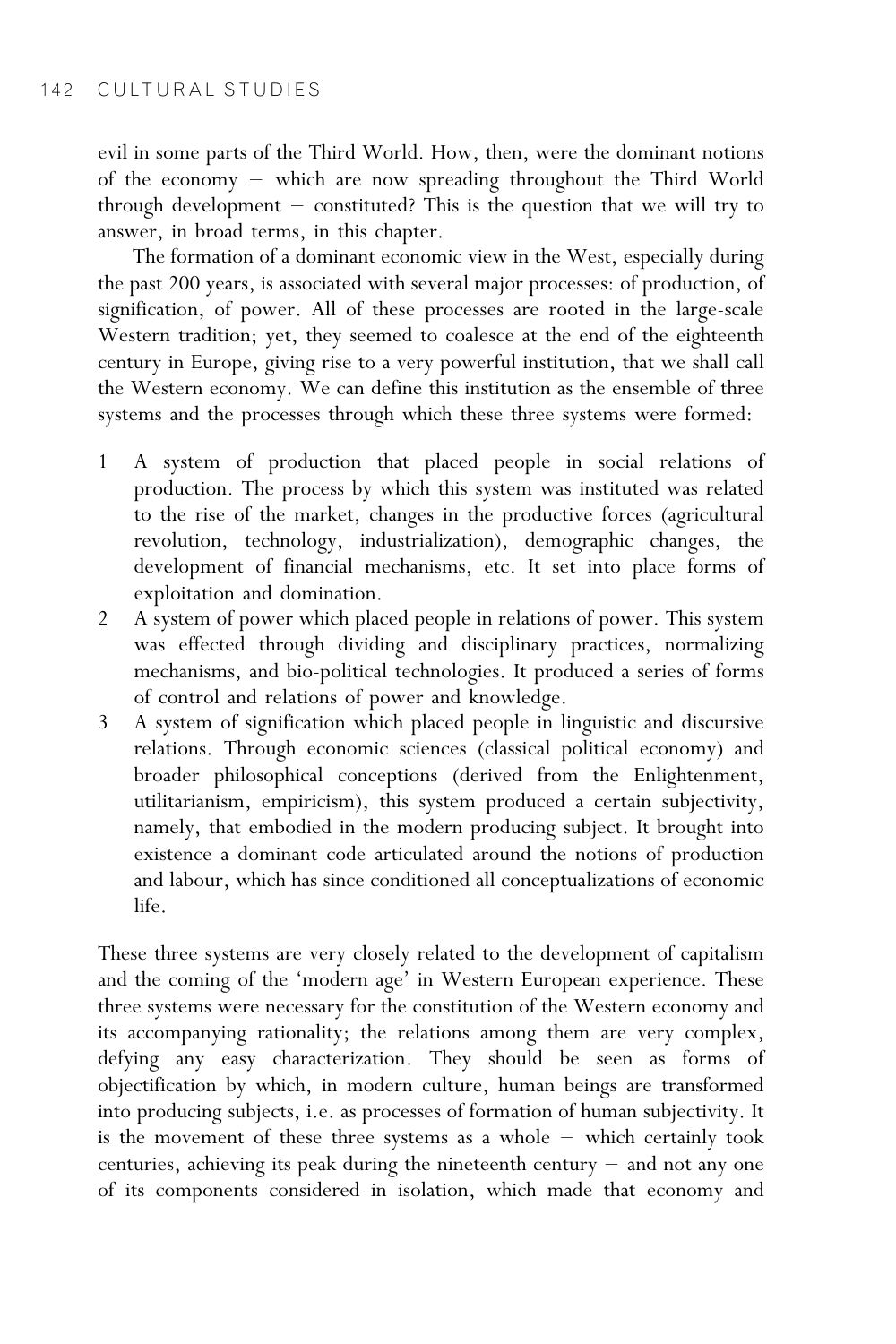rationality possible. It is this movement that we will try to recapture in this chapter.

This chapter then investigates, in a very general and provisional manner, the formation of these three systems and their interrelations. The signposts for such an investigation in contemporary scholarship have already been set in place by a handful of writers, of which the most important may be Karl Polanyi, Michel Foucault, Louis Dumont, Joseph Schumpeter (1954), Fernand Braudel, Martin Heidegger (for a view of modernity) and Jean Baudrillard (1975). We will draw heavily on their work and on that of others as well in order to weave the connecting threads of the process of formation of Western economic practices, a task not yet approached from this perspective, at least not in relation to development.

We shall first provide an account of the development of the market economy in Western Europe. The formation of markets provides an ideal entry point to the study of these three systems, as it seems to agglutinate a number of characteristics of the process as a whole. The institutionalization of the market economy in the nineteenth century, however, seemed to have a prior requirement: the provision of docile individuals and regulated populations that fit the new system. A whole system of discipline and normalization was thus necessary; this system was in ascension since the beginning of the seventeenth century. We study this aspect after dealing with the rise of the market and its institutionalization. However, for this system to become consolidated, it had to be stabilized through discourse; the 'economy' had to be demarcated as a separate domain, and a proper science had to be elaborated. This feat was accomplished by building upon certain philosophical currents that were on the rise since at least the middle of the seventeenth century. The science so established, classical political economy, succeeded in consolidating a way of viewing life dominated by the notions of production and labour. This represented a radical break with the previous age and inaugurated modernity. The structure of signification so defined is treated at length in the third part of the present chapter. Finally, a view of economic rationality as a set of practices is given, including a brief account of forms of resistance to such practices found in the Third World today.

In sum, we will try to understand in this chapter the coming into being of the Western Economy as a comprehensive view of reality. By understanding how the economistic character of the West's vision influenced development, we hope to understand the constraints that such a vision imposed upon development's (and ours) understanding of social life. Indeed, some of the most hopeful current critiques of development seek explicitly to deconstruct the West's economism as an important contribution to bringing about alternative realities.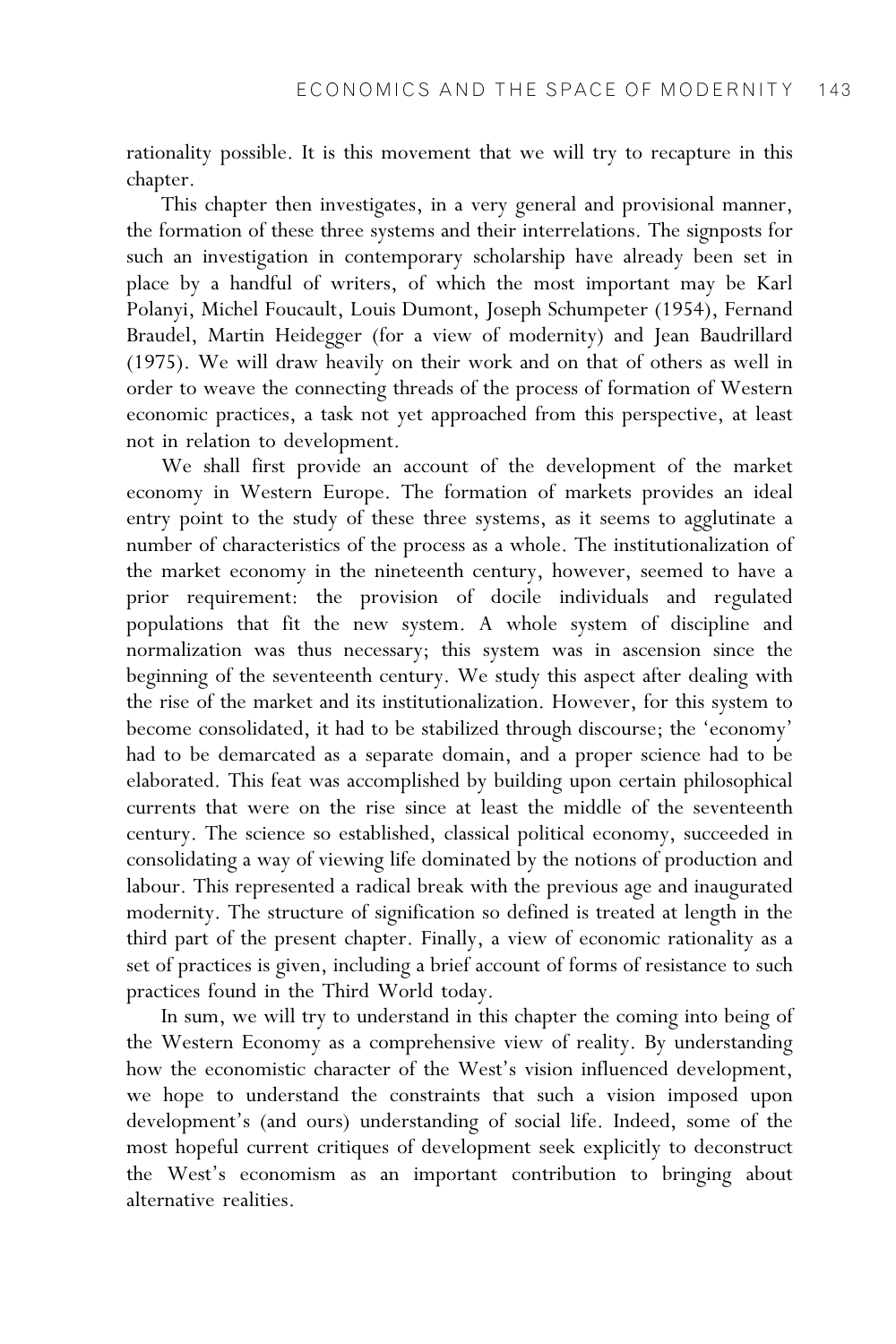#### The rise of the market

One of the most important factors that accounts for the formation of the modern Western institution of the economy is the development and consolidation of the self-regulating market during the nineteenth century. Although very much linked to the development of capitalism, the selfregulating market was the product of a slow and steady process of formation of markets that achieved its maturity and rationalization at the end of the eighteenth century. In its mature form, the self-regulating market implied, on the one hand, the full commodification of labour, land and money  $-$  and, consequently, the subordination of all social aspects to the laws of the market - and, on the other, the constitution of the economy as an autonomous realm, separate in particular from morality and politics. Once these conditions were obtained, the 'economic view' achieved pre-eminence.

How did the market arise, develop and become 'instituted'  $-$  to borrow Polanyi's expression? For Braudel, the market economy expanded slowly at the expense of the vast realm of material life, first through elementary markets, later on through more complex forms of exchange and markets:

Imagine, therefore, the vast layer that would be formed over a given region by all the simple market places, by the cloud of tiny dots representing markets often involving only a modest amount of merchandise. With these numerous starting points begins what we call the exchange economy stretching between the vast world of the producer, on the on hand, and the equally enormous world of the consumer, on the other. During the centuries of the Ancien Régime, 1400-1800, this exchange economy was still an imperfect one. Although it had existed since time immemorial, it certainly has not succeeded in joining the total production to the total consumption, for an enormous share of the production was absorbed by the self-sufficient family or village and did not enter the market circuit ... Until the eighteenth century ... the market economy and capitalism affected only a minority, and the mass of mankind remained encapsulated within the vast domain of material life.<sup>4</sup>

(1977, p. 16, p. 40)

It must thus be concluded, and this is one of the conclusions drawn by Braudel, Hicks and Polanyi, that economic systems were not controlled by the market pattern until relatively recently. The process by which isolated markets developed into a market economy, and after that, into the self-regulating market of the nineteenth century was more complex than the traditional conception assumes. The conventional view is that the market economy was the natural outcome of the spreading out of the markets. Markets developed form the natural propensity of individuals to trade and barter, which led to the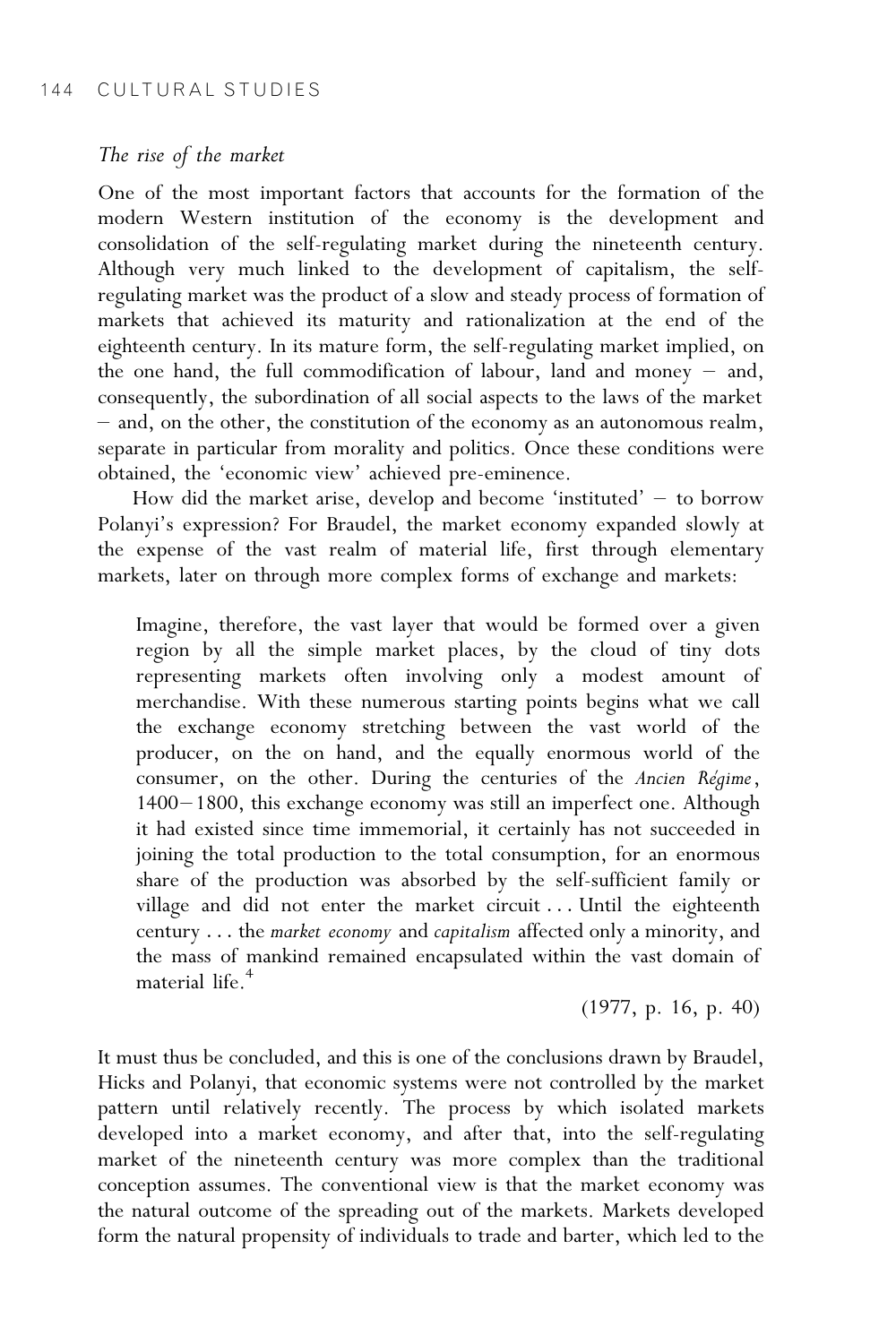development of local markets, division of labour and, at a later stage, longdistance trade. The present account, however, suggests otherwise. It rather seems that markets developed out of long-distance trade in ports, towns and cities located along the routes of trade. There were local markets, but these were part of local existence, not points of origin for regional or national trade. Moreover, the separation of long-distance trade and local trade was, according to Polanyi and his co-workers (Polanyi et al. 1957), a major feature of medieval society. Towns actively protected their own markets, and indiscriminate trade between towns was precluded. By maintaining towns relatively isolated from each other and from the countryside, local merchants were able to maintain non-competitive conditions in local and long-distance trade and to oppose the capitalist wholesaler's attempt at integrating markets regionally and nationally.

The formation of national markets started to take place in the fifteenth and sixteenth centuries as a result of state intervention, which finally succeeded in forcing the mercantile system upon the protectionist towns. The mercantile system that emerged was a response to a given historical situation, marked by the intersection of several processes: the formation, on the ruins of the shattered feudal order, of the great territorial, administrative and colonial states; a commercial revolution which shifted the centre of the core of the European economy to the North Atlantic; the reorganization of the poorer agrarian states for commerce and trade. Financially, this transformation was achieved thanks to the unification of capital, whereas an extension of the traditional municipal system served as the administrative basis for this process. In this way, the self-sufficient communities and peasant households, while remaining the basis of the system as a whole, became progressively integrated into larger internal markets.

Until the eighteenth century, however, although the market economy had expanded significantly, it was far from grasping economic life as a whole. At the higher level of economic activity there was an incipient third level, built on top of material life and the market economy, namely, capitalism (the third component of the Braudelian triptych: material life, market economy, capitalism), whose control over the market economy was still very imperfect. Up until then, all that had been accomplished was the freeing of trade from certain local controls, for which the introduction of state regulation and intervention had been necessary. However, the economy was still submerged in broader social relations, the economic system was still absorbed in the social system, and markets were no more than an accessory mechanism of a system controlled and regulated more than ever by social authority.

All this was to change drastically with the Industrial Revolution and the appearance of the 'self-regulating' market. However, before describing this new transition, a point of clarification should be made: the purpose of this investigation on the rise of the market is not to negate the historical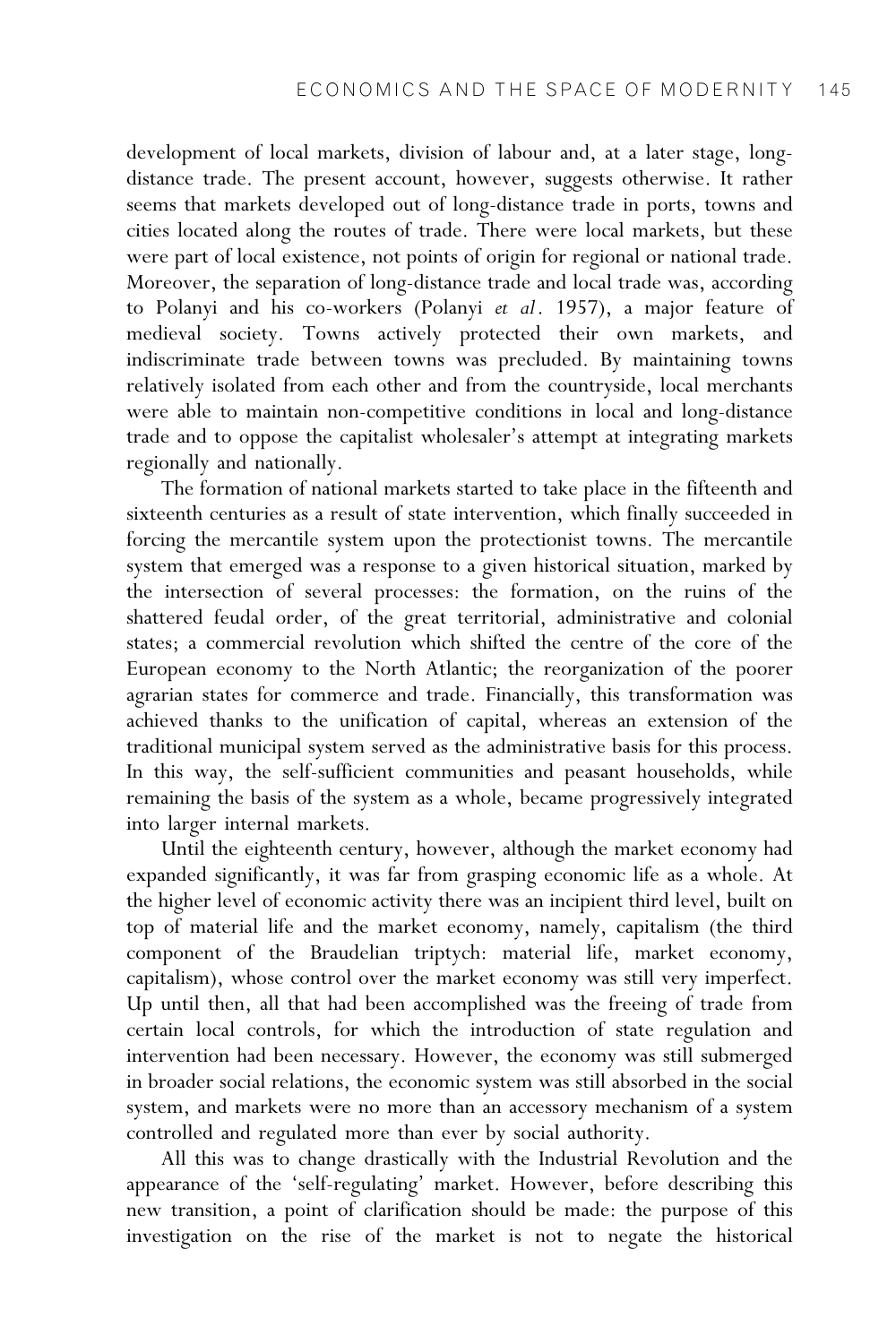development of markets, nor to subscribe to, or dispel, the view that sees capitalism as a process of the organic development and progress of the 'market', with their corresponding stages, nor to analyse the importance of the market for the development of a particular mode of production. We seek to dispel the notion that the market is the 'natural' state of society, the apex of evolution, the only possible form of the organization of the economy (whether 'free' or 'centrally planned'); more importantly, our interest is to trace the connection between the market economy and the dominant economic rationality, to discover the role of the market in the formation of the modern view of the 'economy' and to analyze how the market organization constitutes the grid for the consolidation of certain economic practices.<sup>5</sup>

To return to the market. 'The Rise of the Market', to use Hicks' catchy heading, started out of non-market forms of social organization, usually village situations in which there was no trade. The possibility of producing and extracting a 'surplus', leading to 'tribute-paying' or 'revenue' economies, is usually seen as the prerequisite for the next step in the appearance of the markets.<sup>6</sup> Specialized trade started to develop, reaching a point at which traders changed their base of operations to a market place. Kings and lesser lords became engaged in long-distance and domestic trade in order to increase their revenue. At a later point, merchants organized themselves into a community, a mercantile or commercial organization, and turned to the state to demand the removal of market constraints (and the concomitant introduction of others). This allowed the mercantile economy to flourish. 'Petit commerce' became 'grand commerce', and cities emerged. These conditions were met in the City State, especially those of the Mediterranean.

Hicks calls this the first phase of the mercantile economy, a phase that had inherited money and law as the great legacies from the ancient world. But trade diversified, markets expanded through external trade and colonization (offsetting the tendency of diminishing returns or for the rate of profit to fall), monetary standards were introduced and linked, after the Renaissance, with credit and finance. Financial intermediaries appeared who, when specialized, became bankers; insurance mechanisms had to appear, too, for financial markets to spread. On the other hand, agriculture became more monetized, increasing production for the market; independent farming slowly became generalized. 'Free' labourers appeared in towns and cities, and a labour market was formed as well. Proletarianization and the accumulation of money capital, those two conditions which accompanied the breakdown of feudalism and which are considered the prerequisites for the capitalist mode of production, were now a reality. This constituted the middle phase, and placed the European economies at the threshold of the modern period.

In the modern phase, the financial institutions extended tremendously, states took control over the money supply, and tax systems were introduced. If in the middle phase the political authority of the state was not strong enough to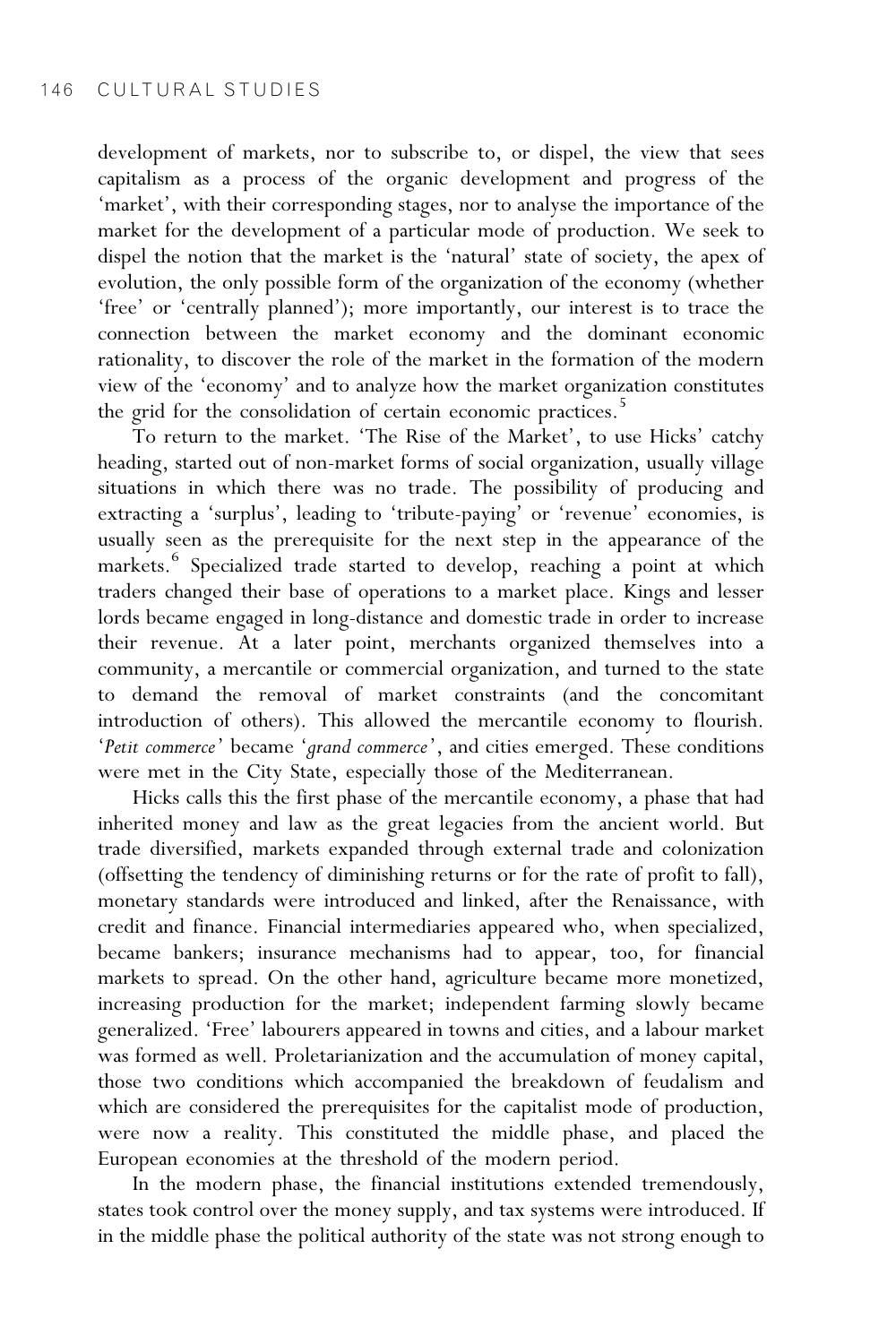control the mercantile economy, the very same dynamism of this economy now made control by the state easier. Nation-states, based on professional bureaucracies, had become established and, as a result of the religious and scientific revolutions, a new rationalist spirit was spreading rapidly. Land, labour and money slowly become market items; with this, and along with developments in science and technology and the progressive advance of the Industrial Revolution, the market economy blossomed fully.

In sum, starting at approximately the tenth century, self-sufficient medieval Europe started to evolve slowly into an economy based on exchange and profit. The process was temporarily interrupted at the beginning of the fourteenth century when a long period of depression, which also saw the Black Death of 1348-1349, set in. A new forward surge set off with the territorial expansion in the New World and the Orient. Based on this expansion, and especially on the unheard of quantities of bullion provided by the New World, the development of the market economy took off at full speed. Output grew, world trade became a reality, the money supply expanded to unprecedented levels, and the centre of activities moved from the Mediterranean cities to the North West (Antwerp and later Amsterdam, before moving definitely to London in the late eighteenth century), where the commercial success of this part of Europe and the rise of Protestantism seemed to reinforce one another.

This account still gives the impression of orderly progression and naturalness in this crucial process of constitution of the market economy. It assumes that markets have some inherent tendency to spread, without noticing that this very spread was the result of active state intervention and the introduction, as we will see in the next section, of various systems of control. But markets, as Polanyi and a number of anthropologists have shown, have had a limited and unexpansive character in other social formations. The market is not the only possible pattern of integration of the economy; outside the Western world, non-market forms have been and are still important. We shall return to this point shortly, but before this we should conclude our account of the constitution of the self-regulating market.

Regulation and markets had grown together throughout the mercantile period, so that the idea of a self-regulating market was unknown. Polanyi defines the market economy as that economic system which is controlled, regulated and directed by markets. We may add that, in this system, individuals (or firms) behave in such a way as to maximize their money gains (in modern terms, utility or profit maximization/optimization based on 'marginal' quantities), and the supply of goods will equal the demand for them at a given price (general equilibrium). Order in this system is insured by prices alone. All production is for sale in the market, and not only goods, but labour, land and money will also be organized in markets according to prices (wages, rent and interest respectively). The state, finally, should not interfere with the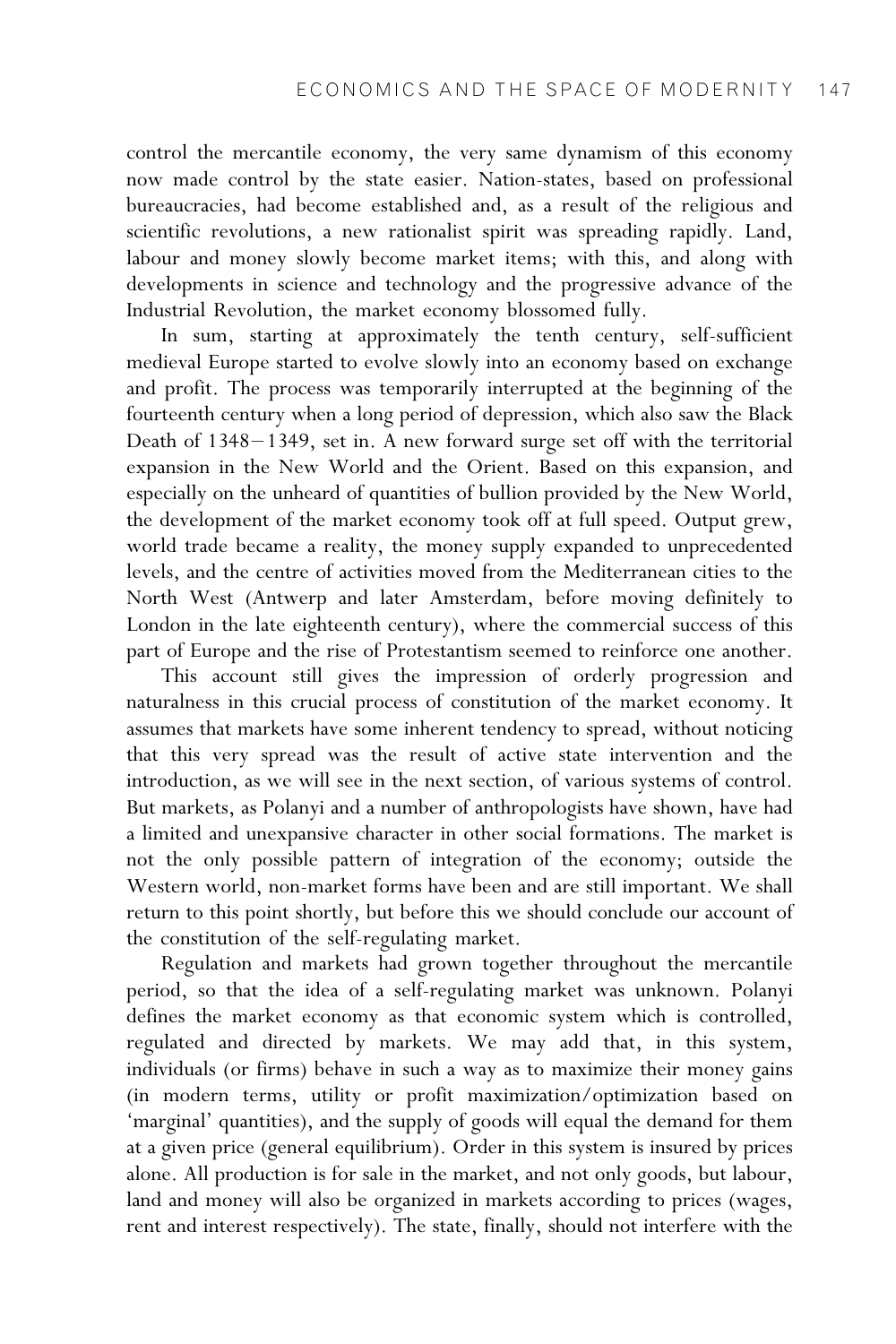workings of the market, but only create minimum conditions for the market to work.

The mercantilization of labour, land and money  $-$  on of the most basic prerequisites for the consolidation of the market economy  $-$  was not fully achieved until the nineteenth century. The mercantilists of the previous century were concerned with the development of the country, taking for granted the existing labour and land organization (e.g. the guilds, or the Physiocrats' 'natural' conception of the land). But the development of the new factory system and the new forms of industrial production required that all those elements that entered into the production process (including land and labour) were organized for sale. This commodification of labour, land and money also contributed to the institutional separation of society into an economic and a political sphere (as we will see, this separation is a product of the modern age). For Polanyi, the inclusion of labour and land into the market mechanism meant the subordination of the 'substance of society' (human activity, nature, the environment) to the laws of the market. Land and labour were turned into fictitious commodities by the market conception, and the commodity fiction became a central organizing principle of society.<sup>7</sup>

The commodification of land and labour and the spread of markets are intimately linked. The feudal (or petty) mode of production, centred upon the small producer and the local market, had to be dissolved in order for capitalism to flourish. This did not come about easily. A fundamental prerequisite for the commoditisation of labour was the exclusion of the majority from land ownership. For Marx, this historical process of divorcing the producer from the means of production was the central feature of 'primitive accumulation', a centuries-old period that resulted in the emergence of a capitalist class and the proletarianization of most of the population. 'Without this process' - Dobb (1946, p. 184) states building upon but re-working Marx's concept - 'it is clear that  $\dots$  [l]abor power would not have been 'itself converted into a commodity' on a sufficiently extensive scale, and the essential condition for the emergence of industrial surplus value as a 'natural' economic category would have been lacking'.<sup>8</sup> For Dobb, the process of primitive accumulation had a double-faced character, namely, the enrichment of a few and the simultaneous dispossession of many, and took place in two stages (an original accumulation beginning in the fifteenth century, and the realization of this previous accumulation in order to invest in industry when this sort of investment became possible). Many were the factors that were associated with this process in England, which we cannot present here (e.g. the accumulation of land through forcible eviction, the purchase of land in times of distress, and the enclosures themselves; the supply of precious metals, and the rise in bourgeois incomes resulting from the ensuing price inflation; the growth of banking institutions and public debt; the benefits from foreign trade and slavery; state regulation and political privilege; the growing exclusiveness of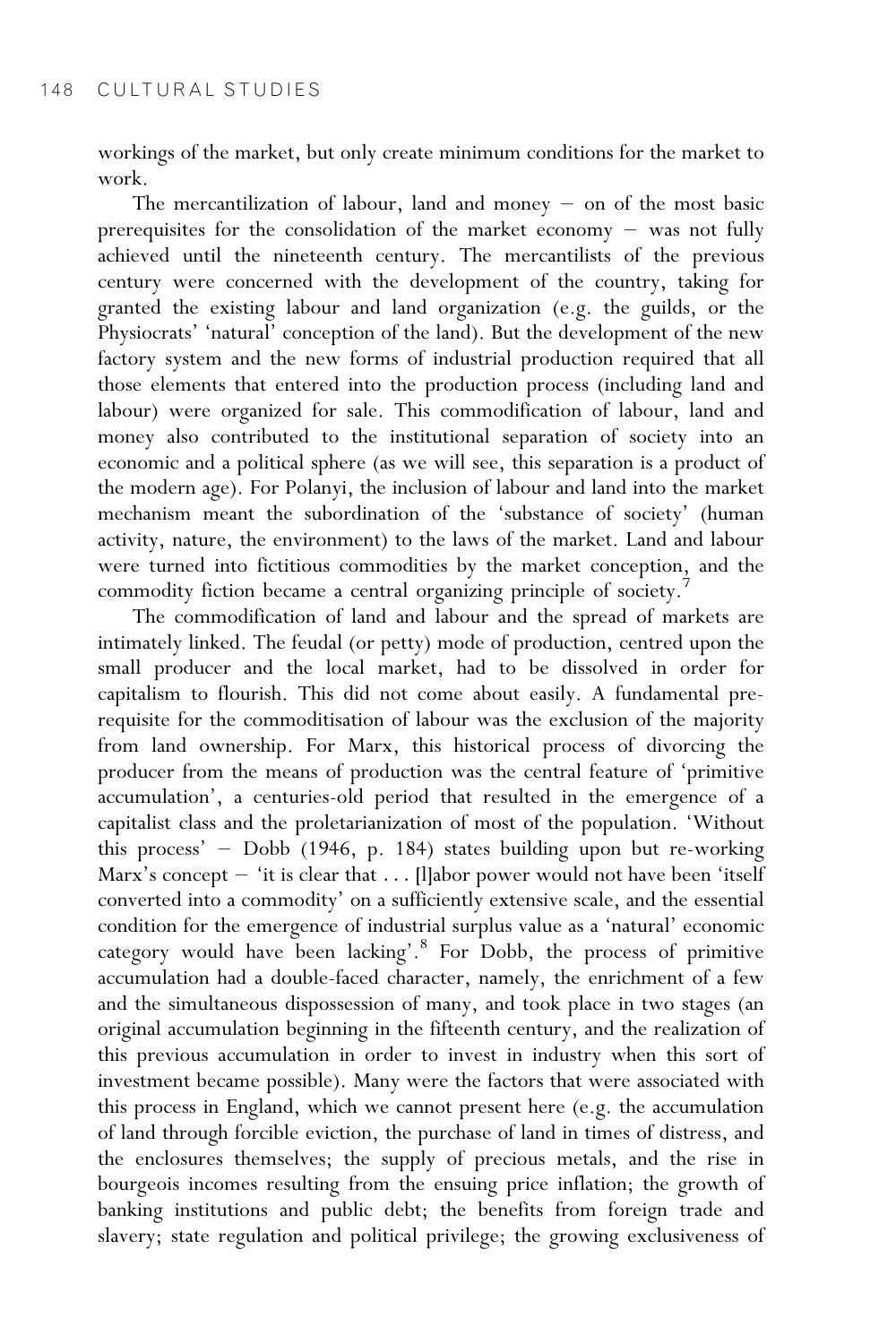the guilds, etc.). Through all these changes, labour supply and markets expanded to the degree that was going to be required by the immense productive power occasioned by the industrial revolution.

It should also be pointed out that as labour power becomes commoditized, the market automatically expands because more people have to construe their needs more often as the need for a commodity, i.e. as individual needs. (It should be remembered that, for Marx, as human subjects objectify their subjectivity in the process of selling their labour, they treat their needs and capacities as if they were commodities). However, we should return to Polanyi's analysis of the significance of the development of the market system. With the institutionalization of the self-regulating market in the nineteenth century, the separation of the economy from other realms of social life, especially from politics and government, was completed. Through the convenient fiction of the market, labour and land (that is, human life and nature) were turned into commodities. The economy  $-$  to use Polanyi's apt term - became 'disembedded' from the broader social context, and this fact had enormous consequences:

A self-regulating market demands nothing less than the institutional separation of society into an economic and political sphere. Such a separation is, in effect, merely the restatement, from the point of view of society as a whole, of the existence of a self-regulating market ... To include [land and labor] into the market mechanism means to subordinate the substance of society itself to the laws of the market ... the control of the economic system by the market is of overwhelming consequence to the whole organization of society: it means no less than the running of society as an adjunct to the market. Instead of the economy being embedded in social relations, social relations are embedded in the economic system. The vital importance of the economic factor to the existence of society precludes any other result. For once the economic system is organized into separate institutions, based on specific motives and conferring a special status, society must be shaped in such a manner as to allow the system to function according to its own laws.

(1957a, p. 57)

As we know, these laws consider that economic processes are the result of a series of independent acts, the product of individual choices oriented by pricemaking markets. Choices are informed by scarcity situations (insufficiency of means) and dictated by prices, which insures 'rational' action. Economic life is then reduced to the allocation of insufficient resources to meet desired ends, based on price levels. The production and distribution of goods are governed by the self-regulating system of price-making markets. Economic liberalism, although facing opposition from labour and land protecting measures, aimed at the establishment of this self-regulating market with laissez faire and free trade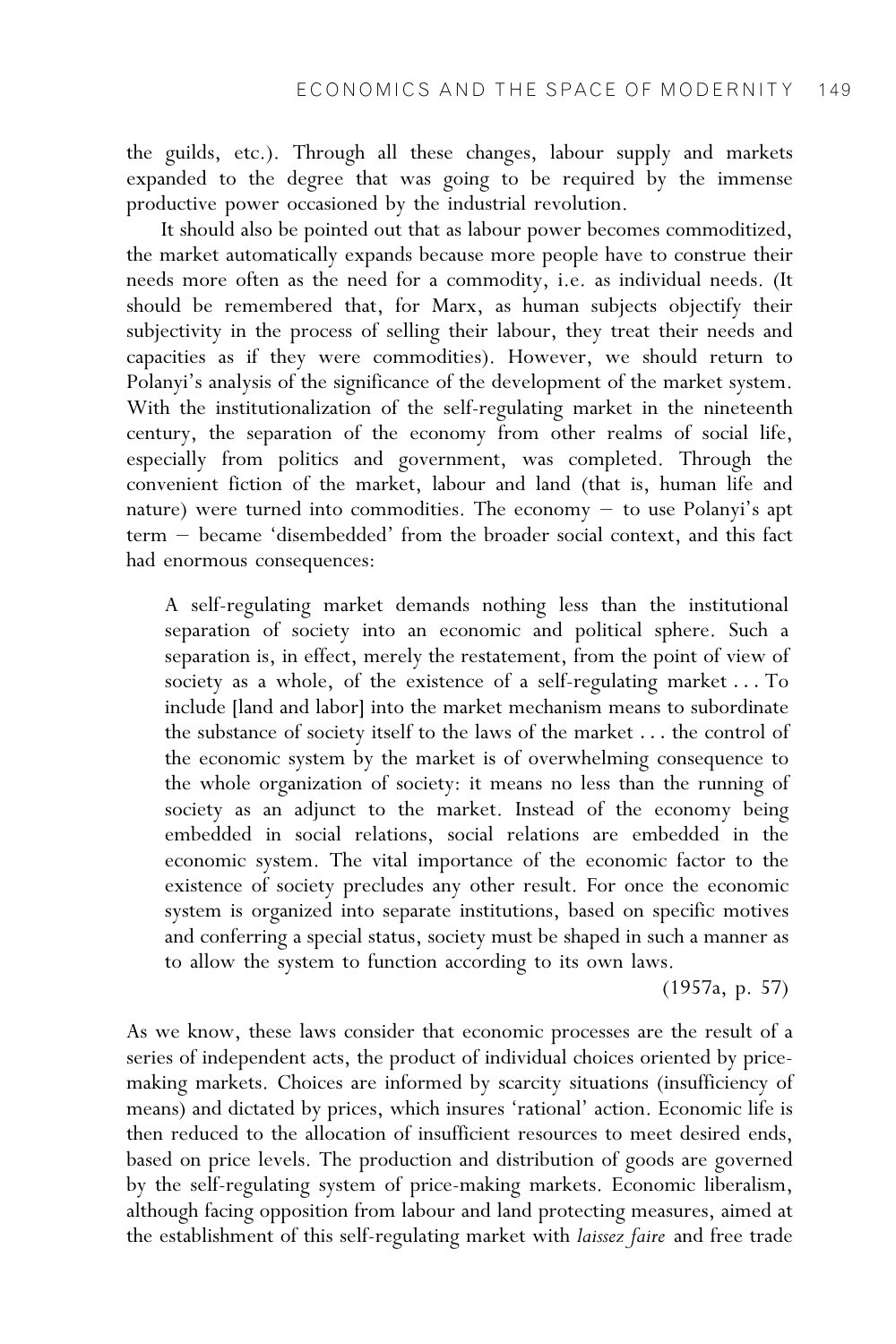as its methods. The development of class consciousness and working-class movements were to oppose this project. Economic analysis, on the contrary, with its notions of money, prices, supply and demand, capital, profits, interest, etc., sought to rationalize these accomplishments.

But the market is not the only possible way in which the economy can be instituted. In past societies, and in so-called 'primitive' societies, the economy was or is embedded in the rest of society, i.e. in non-economic institutions. It is not a coincidence that until the eighteenth century there was no term in European languages to refer to the economy (the French Physiocrats were the first to call themselves economistes). Many of the institutions of the market economy do not have counterparts in past or non-Western societies (which, unfortunately, does not make economists hesitate when they apply market economic analysis to those societies). The early economic anthropologists (e.g. Malinowski, Thurnwald, Mauss and others like Mead and Benedict) were adamant on insisting that in the societies they studied the process of satisfaction of material needs (the production of goods and services) was inextricably embedded in political, religious, social and cultural institutions; in other words, that the set of characteristics associated with 'Economic Man', and its corresponding institutions, might well be non-existent in those societies.

The key process in determining the character of a particular economy is the way in which it is instituted. Various authors have characterized this process from different perspectives (e.g. in terms of imperfect markets and production factors, or of modes of production and their articulation in specific social formations).<sup>8</sup> Polanyi's account, although at once illuminating and problematic, is particularly useful for our understanding of the role of the market in the constitution of the modern economy. For Polanyi, very briefly, this process of instituting can be best visualized by studying the basic forms of integration of the economy and their supporting structures. Three basic forms of integration seem to have existed in history: reciprocity, redistribution, and exchange; their corresponding structures are, respectively, symmetry, centricity and the market (1957b).

The integrative character of these forms is given by certain institutional arrangements. In other words, only in a symmetrically arranged society (e.g. one organized around kinship groups) will reciprocated behaviour shape the economy; only where central mechanisms of allocation exist do individual acts result in redistributive economies; and, finally, only under a system of pricemaking markets will individual exchanges result in prices that organize the economy. Several of these forms may coexist (as in some parts of the Third World today), and one of them may become dominant depending primarily on the way in which land and labour are organized. Therefore, these forms do not constitute 'stages' of development, nor do they depend solely on the accumulation of 'surpluses' to evolve. The fact that the operation of the market leads to the formation of surpluses does not mean that what happens in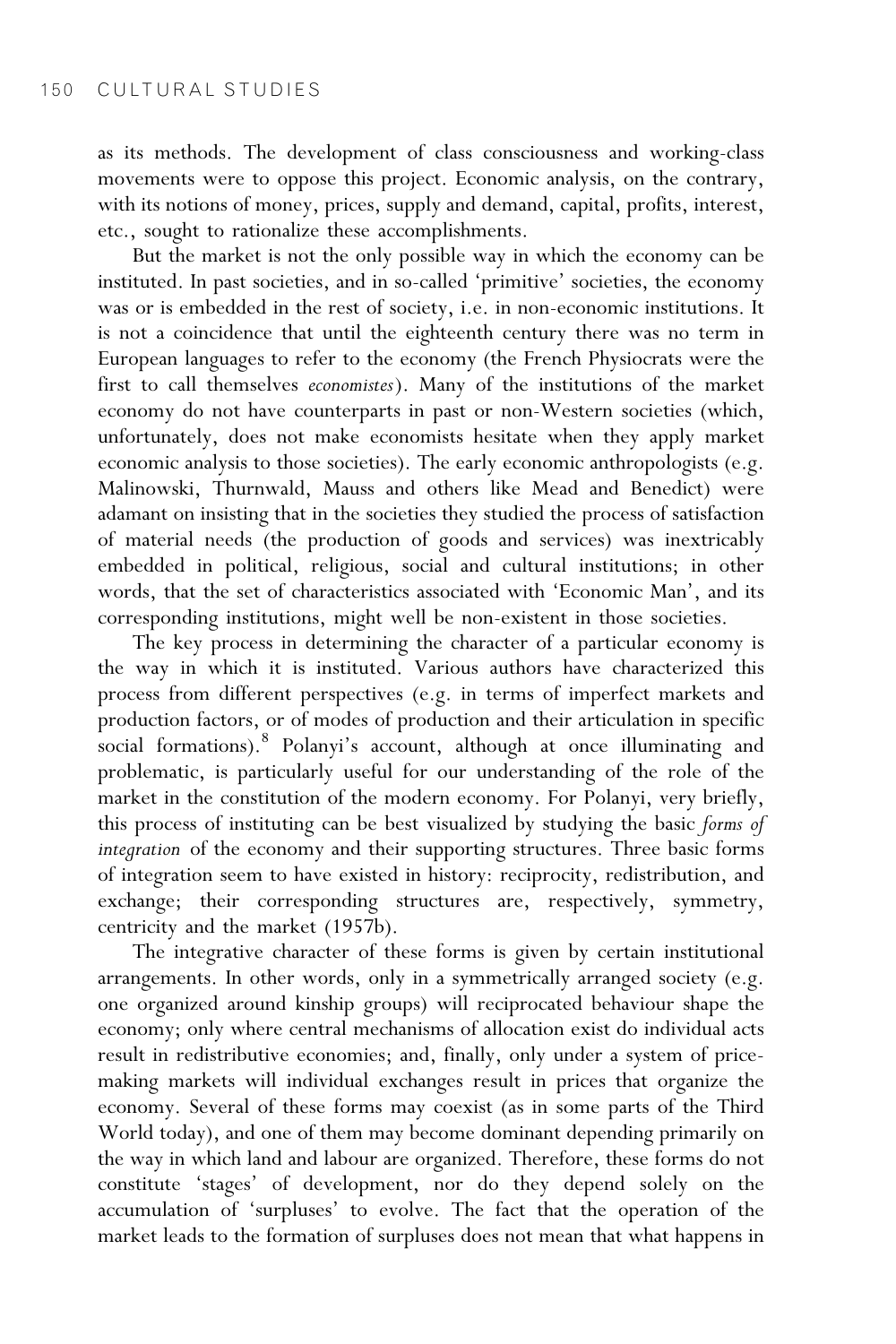the market economy is a 'natural' feature of all economies. It is the superimposition of notions such as 'surplus' on the historical record which naturalizes those very notions (a point that Marx had already debunked by showing that capitalism is only one possible from of organization of the economy, and that the said 'surplus' was actually the result of social exploitation, namely, the production of surplus value).

To sum up, with the advent of the market economy  $-$  and thanks to other factors that will be studied in the following sections  $-$  the economy was disembedded from the rest of society. (Although we may legitimately wonder if today the economy, or the market, does not remain embedded in society, e.g. as an ideology of individualism institutionalized through the market. Historically, one could make this case. We will remain, with Polanyi, at the level of the concept itself.) The economic analysis that emerged at the end of the eighteenth century (classical political economy) makes sense, if at all, if the primary form of integration of the economy is a price-making market in which individuals behave 'rationally' (i.e. trying to maximize their utility in the face of scarcity, allocating resources to maximize profits, etc.). However, the market is only one major pattern of economic organization. In those societies in which the economy was or is embedded in broader social relations, other patterns of integration, such as reciprocity, self-sufficiency or redistribution may prevail (these forms, of course, should also be the subject of other types of analyses in terms of class, gender and ethnicity). These forms of integration require in turn different structural matrices (based on symmetry and centricity).

'The Rise of the Market' and, particularly, the consolidation of a market economy during the nineteenth century, contributed to the disembeddedness of the economy and to laying down a system of production and social relations which we already know all too well. Capitalist relations and market dominance had been evolving forcefully within the structures of European society; by the end of the eighteenth century, a capitalist society was firmly in place, not as a replacement of an old order, but rather as the end result of a long process. This process was only part of a more generalized movement that included several historical processes (a demographic expansion, connected with a general increase in wealth; the transition to intensive agriculture; advances in science and technology, etc.), ideological factors (chiefly associated with the Enlightenment and various utilitarian and empiricist philosophies developed during the seventeenth and eighteenth centuries), a set of mechanisms of discipline to make individuals and populations conform to the new system and, finally, the normative discourses of classical political economy. These other factors that went into the formation of the Western Economy will be analysed in some detail in the pages that follow.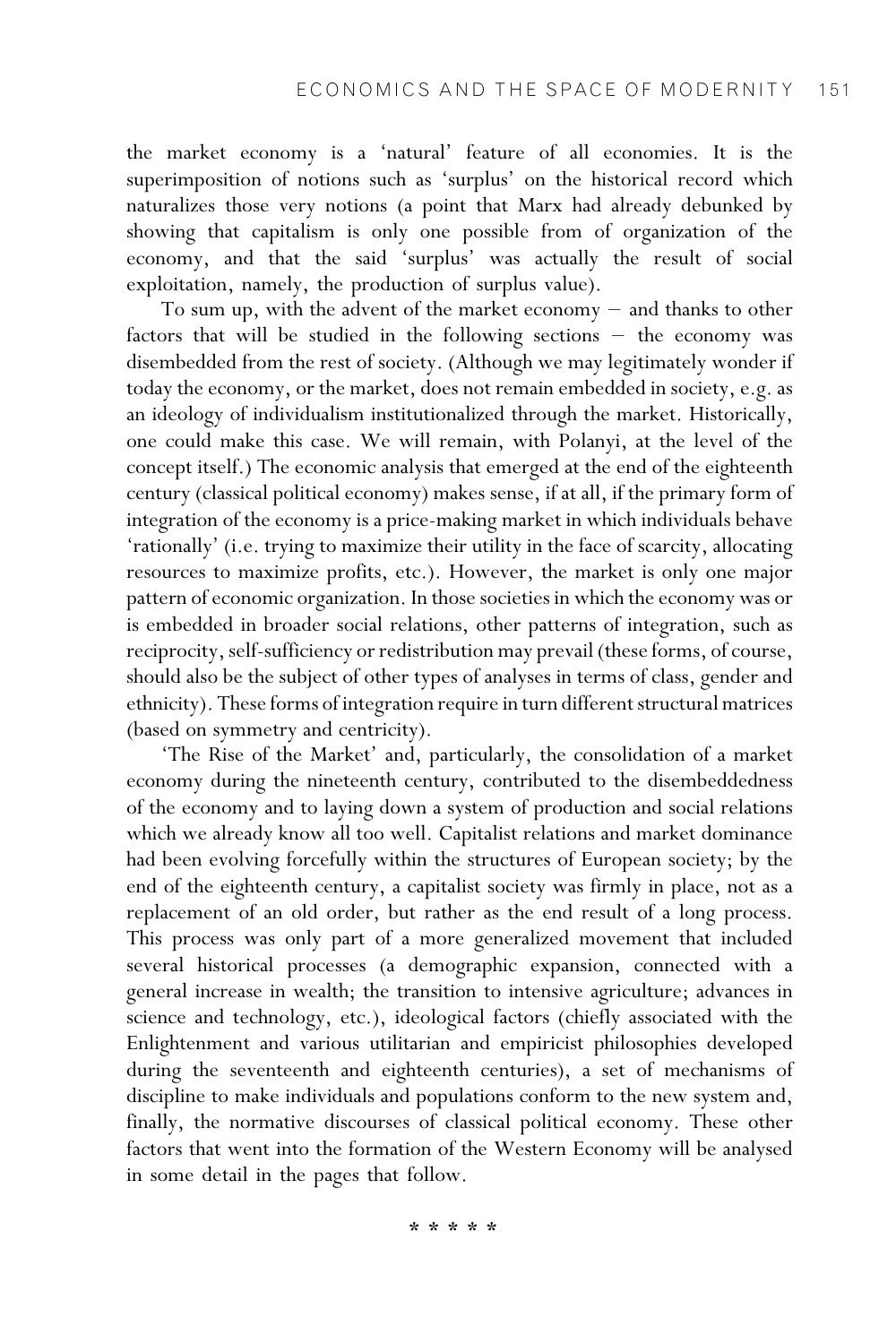#### The economy and the structures of signification

#### Labour and production: the analytic of finitude

The transition from the Classical Age to the modern period, in Foucault's analysis of epistemes (1970), was characterized by a radical rupture in the forms and possibilities of knowledge, of which the formation of a separate economic realm and of economic science was an important part. The 'Analysis of Wealth' of the Classical Age gave place to another way of ordering empiricity, namely, economics, not due to an increase in the objectivity of knowledge or the consideration of new concepts, but rather to the radical break in the conditions of possibility and modes of knowledge. Within the new configuration of knowledge, labour emerged as the irreducible and absolute unit of measurement, and wealth was to be broken down into the units of labour that have gone into producing it. In the Modern Age, it is the toil and time of production, namely, labour, which becomes the basis of knowledge and production. People exchange because they experience needs and desires but, above all, because they are subject to time and toil and, ultimately, to death itself. What gives value to objects is something that can no longer be reduced to representation: labour. It is on the basis of labour that exchange can be carried out and prices achieve equilibrium.

Ricardo carries the role of labour even further: not only is labour, in his work, a unit common to all merchandise, but it is the very source of all value since it embodies the producing activity. Labour then appears as a transcendental that makes possible the objective knowledge of the laws of production. In this way, production replaces exchange as the fundamental element of knowledge; and political economy will be a science based on labour and production. All value is determined not according to what makes its analysis possible (a sign: money), but according to the labour used in production. But labour itself, or, better, the quantity of labour that is used to make things, depends too on the forms of production (that is, on the division of labour, the forces of production, the accumulation of capital); moreover, the product of the labour of one process will go into another. Production thus becomes a system of successive processes based on labour, and economics becomes inextricably bound to the time of successive productions. This not only introduces accumulation according to temporal sequences, but also makes possible historical time and the articulation of economics upon history.

At another level, what makes economics possible is a perpetual situation of scarcity; the existence of a humanity that labours under the threat of death. In the Classical Age, land still produces abundantly and there is scarcity only to the extent that people represent to themselves things they do not have. For Ricardo, on the contrary, the apparent generosity of the land is due precisely to its limitation to produce; it is a reflection of the fundamental insufficiency of the means of subsistence, the need to find new resources, to always apply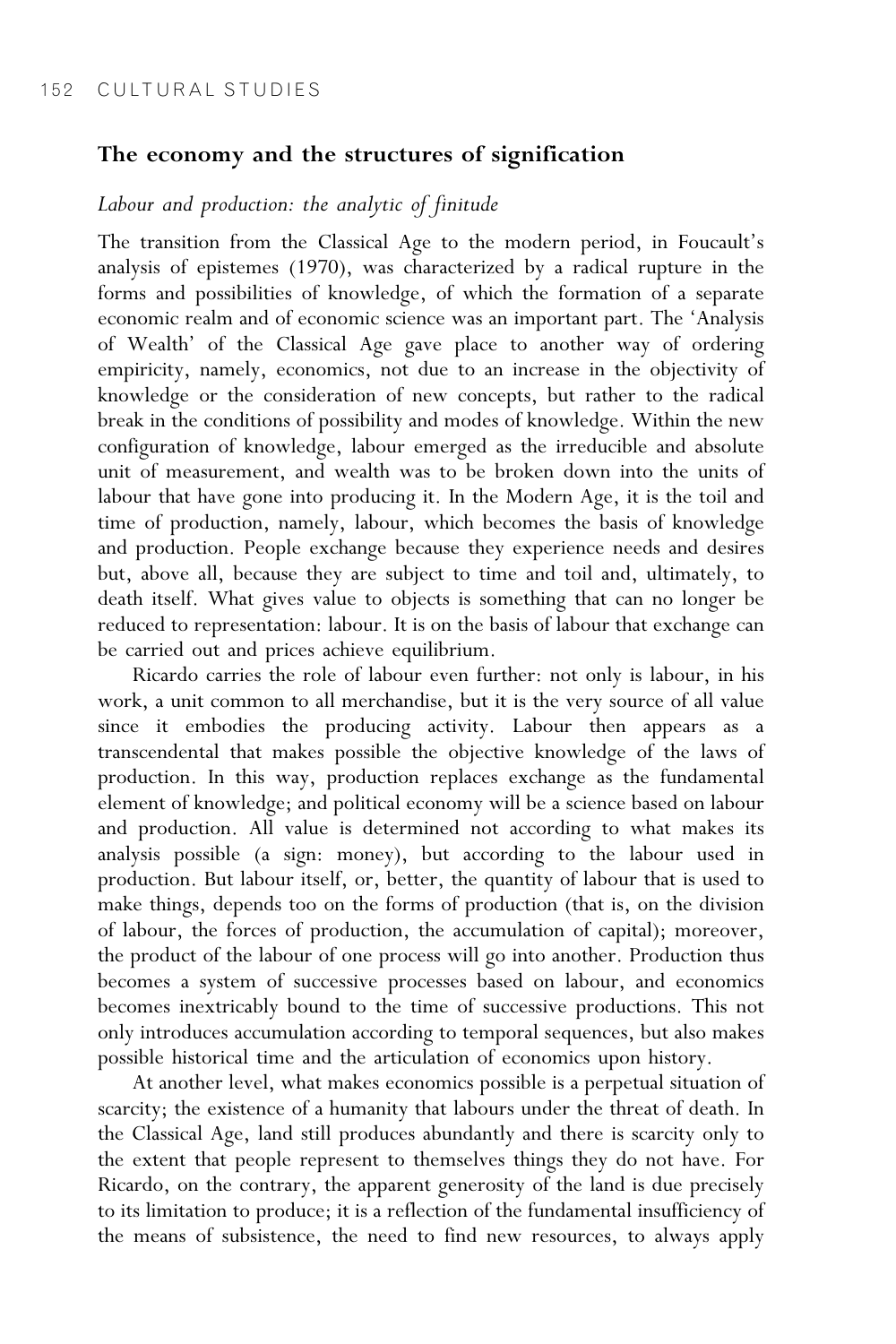more labour. The phantom of population, too, looms in the distance (Malthus is a contemporary of Ricardo). Homo Oeconomicus is thus the being who wears out and spends his life away while trying to avert death. In sum, humankind discovers its fundamental finitude. Economics will be part of this analytic of finitude; indeed, it is humankind's finitude that makes positive knowledge possible. The cumulative time of population and production is also the time of the history of scarcity.

This is why, for Ricardo, history can only bring progressive impoverishment. History (i.e. labour, production, capital accumulation, etc.) exists only insofar as humanity is finite and resources scarce, and humankind will never be able to escape this limitation. At the other end of Ricardo's pessimism (i.e. the erosion of history determined by scarcity) lies Marx's revolutionary promise, namely, the recovery of humankind's true essence by the reversal of history. For Marx, the accumulation of capital and the progressive dispossession of the working class will necessarily culminate with the re-apprehension and reconstitution of humanity's essence by the dispossessed. Both positions, Marx's and Ricardo's, are actually ways of examining the relation of anthropology and history 'as they are established by economics through the notions of scarcity and labor' (Foucault 1970, p. 261). Both visions, and their supporting structures: the bourgeois and revolutionary economics of the nineteenth century, are made possible by the same epistemological arrangement. What is essential to notice is that

at the beginning of the nineteenth century a new arrangement of knowledge was constituted, which accommodated simultaneously the historicity of economics (in relation to the forms of relation to scarcity and labor), and the fulfilment of an end to History  $-$  whether in the form of an indefinite deceleration or in that of a radical reversal. History, anthropology, and the suspension of development are all linked together in accordance with a figure that defines one of the major networks of nineteenth century thought.

(Foucault 1970, p. 262)

Within the analytic of finitude so defined, human limitations are not only seen as manifestations of finitude but, more importantly, they are taken as the very possibility and basis of knowledge. Polanyi, too, was quite aware of this aspect of the great transformation that took place at the end of the eighteenth century. A consequence of the push for the formation of a labour market in England in the period  $1795-1830$  was a dramatic increase in pauperism. A famous law (Speenhamland Law) was introduced in 1795 with the purpose of caring for the poor, of ensuring the 'right to live' to all people. This law actually prevented the constitution of a competitive labor market until its repeal in 1834 (The Poor Law Reform). For Polanyi, the focus of these events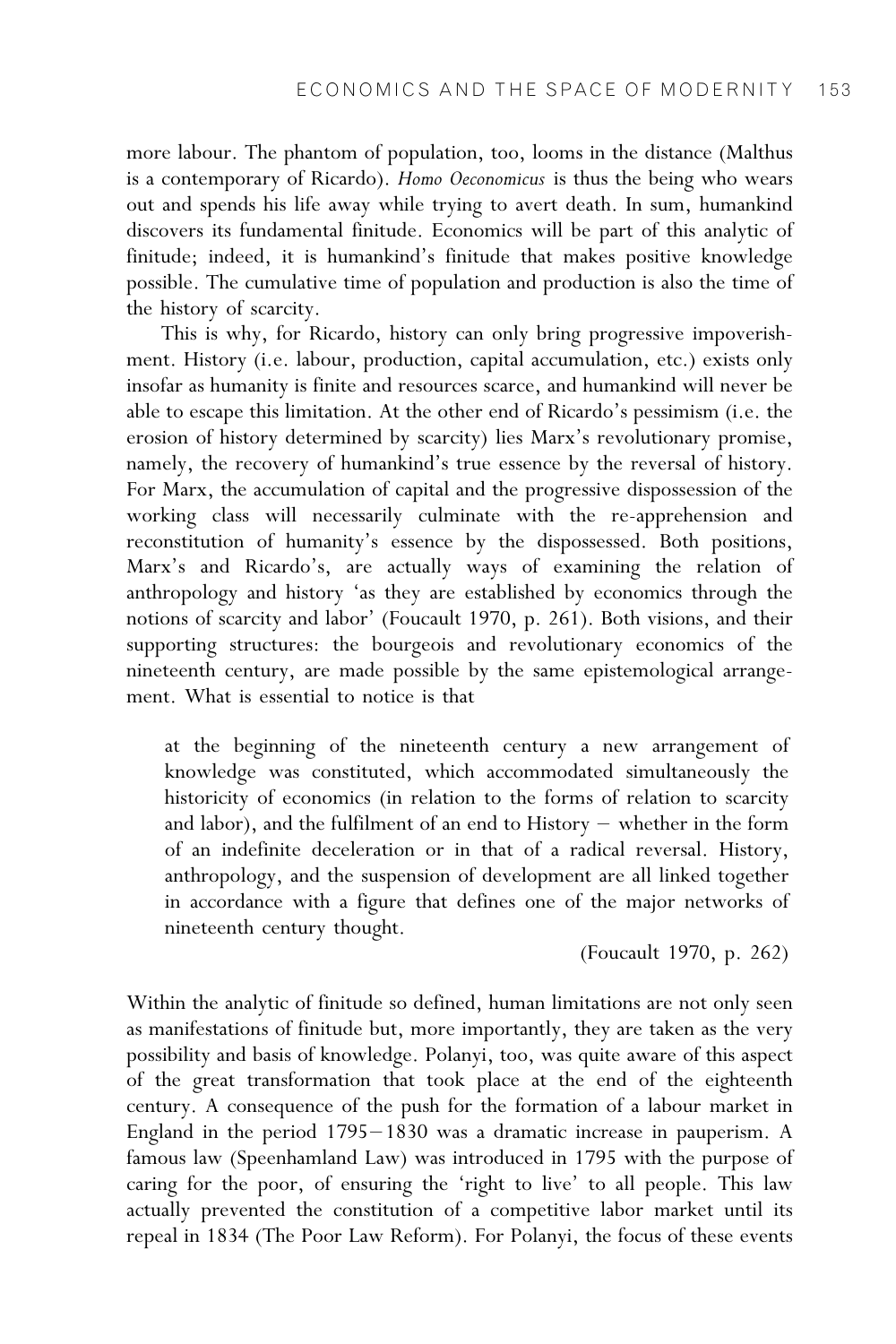was the pauper, and this very fact was to shape the constitution of modern social consciousness. It was in relation to poverty that people began to inquire about the meaning of life in society:

The Poor Law discussion formed in the minds of Bentham and Burke, Godwin and Malthus, Ricardo and Marx, Robert Owen and John Stuart Mill, Darwin and Spencer ... It was in the decades following Speenhamland and the Poor Law Reform that the mind of man turned towards his own community with a new anguish of concern ... A world was uncovered the very existence of which had not been suspected, that of the laws governing a complex society. Although the emergence of society in this new and distinctive sense happened in the economic field, its reference was universal.

The form in which the nascent reality came to our consciousness was political economy ... Pauperism, political economy, and the discovery of society were closely interwoven. Pauperism fixed attention of the incomprehensible fact that poverty seemed to go with plenty. Yet this was only the first of the baffling paradoxes with which industrial society was to confront modern man. He had entered his new abode through the door of economics, and this adventitious circumstance invested the age with its materialist aura ... it was in relation to the problem of poverty that people began to explore the meaning of life in a complex society.

(1957a, p. 84, p. 85)

Raymond Williams' reflections on the same issue are quite instructive:

The increasing poverty in the village became a system of pauperism ... the entry of 'Pauper' in the burial register became more regular through the eighteenth century, and was eventually shortened to a crude 'p'. Unemployment was registered from the 1780s. The smallpox came recurrently, and the consequences of its heavy toll of lives led to peaks of poor relief in the 1770s ... The friendly and comparatively informal relief of an earlier period gave way, under just this pressure, to the cold and harsh treatment of a separate class of the 'poor'.

 $(1973, pp. 103-104)$ 

In other words, the articulation of economics upon history resulted in an analytic of finitude that was to last until our day. Scarcity and finitude, as understood since the birth of political economy, were elevated to ontological status and granted independence from history (e.g. from the distribution of wealth, the development of the productive forces, and so on). The notion of scarcity became the foundation of economics ('Political economy'  $-$  as Lionel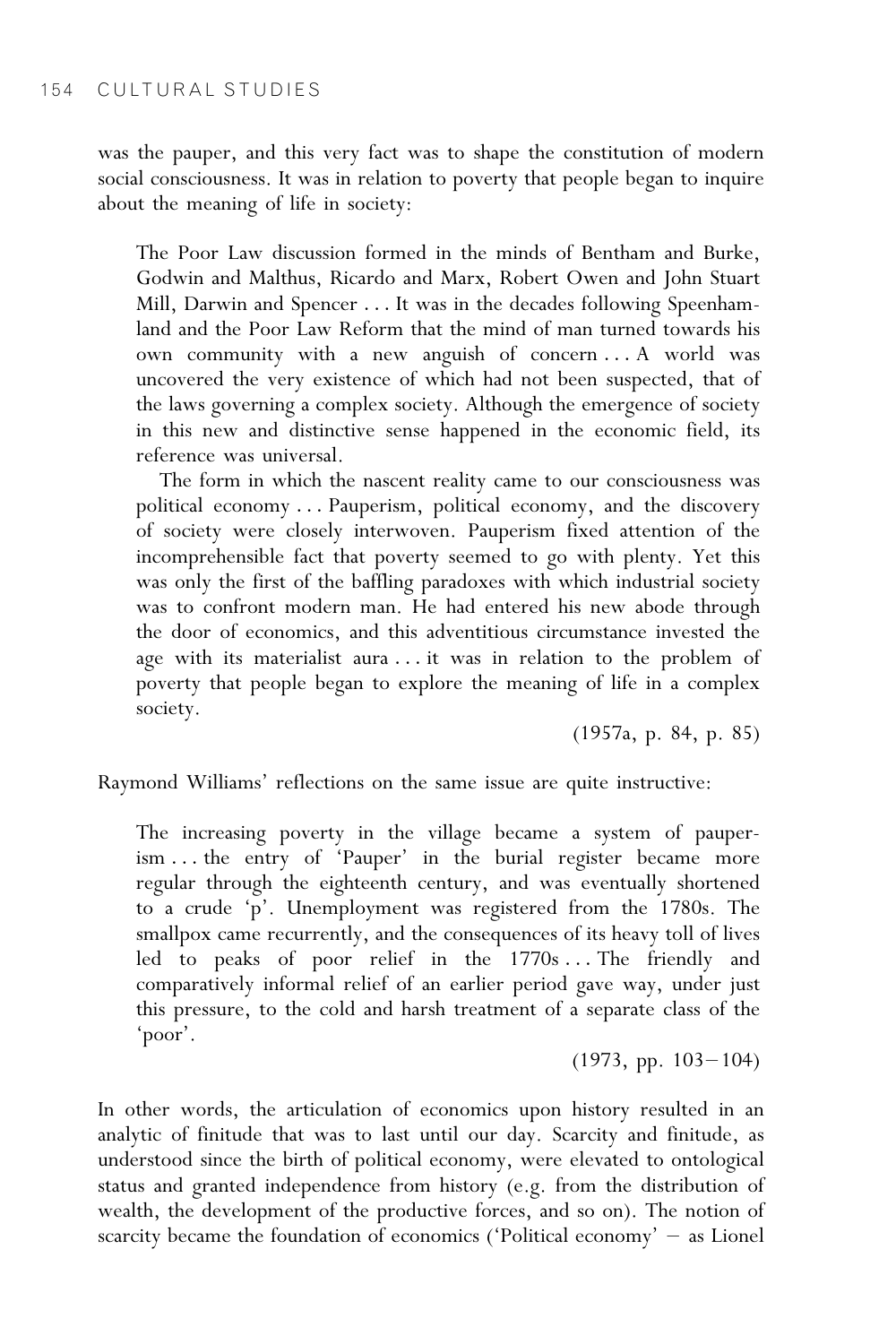Robbins defined it  $-$  'is the science which studies human behavior as a relationship between ends and scarce means in an alternative use'.) On the myths of scarcity and rationality, the whole edifice of modern economic analysis was built (Caille 1986, p. 3).

#### The emergence of the economy

Let us now go back to the question of the formation the 'economy' as a separate domain of experience and knowledge. With Quesnay, the economic domain achieved a high degree of internal consistency, a step that was fundamental for the constitution of the economy as a separate domain; yet it still remained tied to politics and morality. For economics to be severed from politics and morality, it was also necessary to show that, beyond its internal consistency, the economic whole, by itself, was oriented to the good of humankind.<sup>9</sup> This was achieved once the theory of the natural harmony of interest was developed by Adam Smith. A number of works prepared the groundwork for this achievement; they were part of a philosophical trend that was going to place the individual at the centre of life and knowledge. Locke and Mandeville exemplified these developments.

For Locke, politics was subordinated to morality and economics. A key notion in his political theory, which was going to gain crucial importance in economics, was that of property. Although this notion was understood in a broad manner ('Life, Liberty, and Estate'), and was thus not strictly an economic category, its introduction raised to a central position a variable which was exclusive of the individual (i.e. the property that individuals have in their persons and belongings); and it did so in a system that was previously governed by holistic and hierarchical considerations (i.e. by the order of the social system as a whole). From then on, happiness will be equated with human order but only as it appears to the individual who is bound to think of his/her own interest.

How could economics become separated from morality? For this step to happen, the economy had to appear as embodying a moral characteristic of its own: it had to appear as possessing an automatic mechanism that led to the public good. The most clear statement of this moral prerequisites was contained in Smith's notion of the 'Invisible Hand', a mechanism that ensured that people unwittingly worked for the common good while pursuing their individual interests. In this way, economics naturalized an alleged harmony of interests. This idea, that self-interest works for the common good, arrived to Smith from Mandeville, although, as Hirschman (1977) has pointed out, the idea was the end result of a long process, very much linked to the development of statecraft, which sought to oppose 'the passions and the interests' in such a way as to insure rational action (e.g. the rational acquisition of wealth would counteract a set of turbulent passions).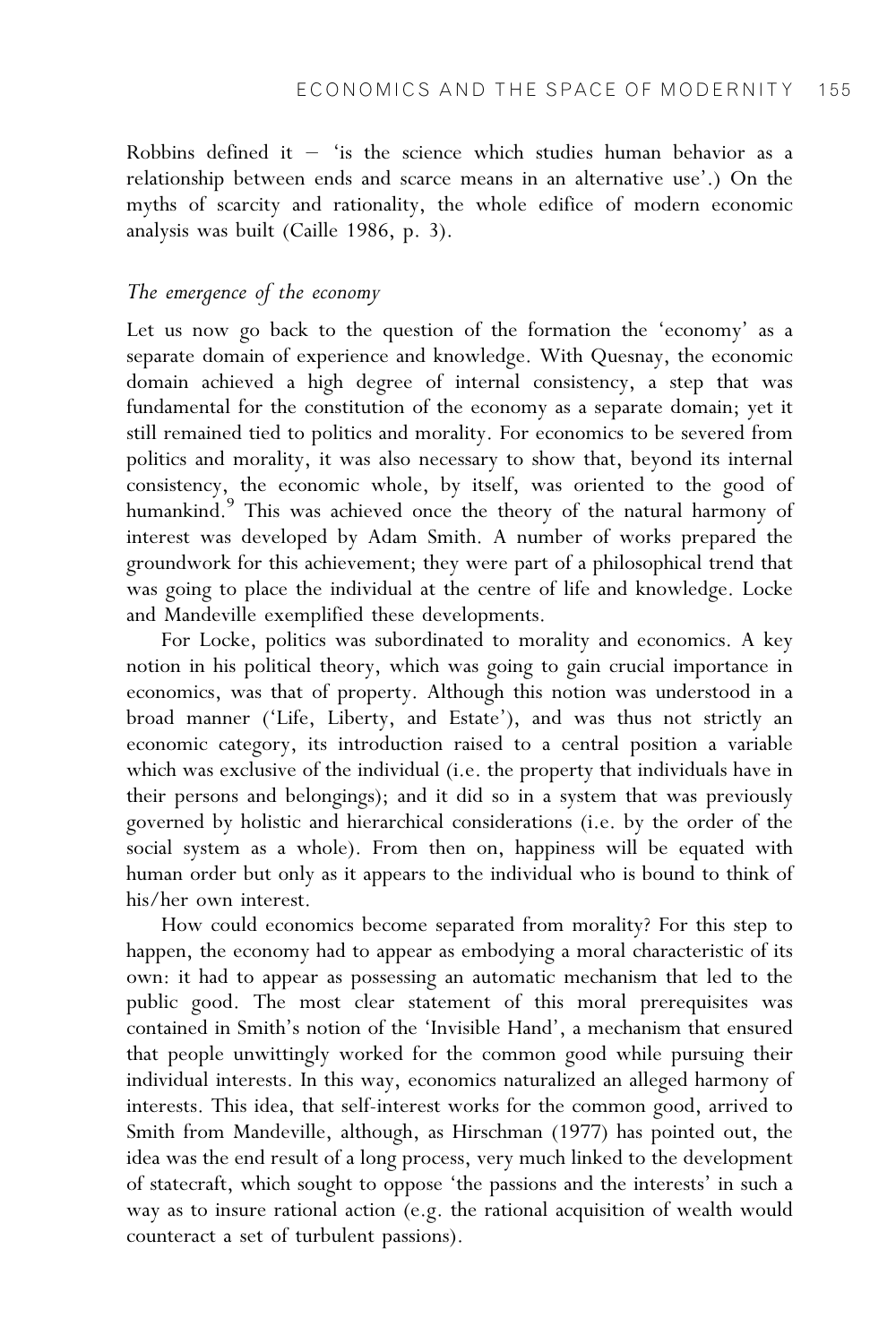Mandeville marked the beginning of a transition from a traditional morality to an utilitarian ethics, within which society no longer imposed constraints on the individual. In the economic realm, each subject defines his/her actions by reference only to his/her own interests, and society is no more than a mechanism (an 'Invisible Hand') by which interests are harmonized. Individual happiness inevitably leads to the social good, which in turn implies economic prosperity and development. Society is thus reduced to individual agents, stripped of all social characteristics, and the economic aspect takes on paramount importance.

Dumont identifies this shift  $-$  to which Mandeville, Locke, Hume, and other thinkers contributed  $-$  as a crucial moment in the transition from premodern and traditional society to modern ideology. As a result of this shift, the primacy of the relations among people, which characterized traditional society, gave place to the primacy of the relations between people and things. This transformation is certainly related to the difference between an ontology based on use value and another, based on exchange value and to the phenomenon of commodity fetishism described by Marx. We shall come back to this point. From an epistemological point of view, although there is the empirical, factual recognition of something that lies beyond the individual (something social), normatively the individual is taken as a transcendental category, the complete embodiment of humanity at large. This separation of fact and norm, of the empirical and the transcendental, which will be completed with Kant, marks the beginning of the modern age. It is an essential feature of a Platonic-Cartesian-Kantian epistemology which, linked to the success of the natural sciences, was to see its most extreme  $-$  and perhaps pathetic  $-$  applications in the field of economics.

Smith's model of the economy was composed of two spheres, production and distribution, as it was already in the Physiocrats. But, unlike the Physiocrats, he developed a view of production based on a theory of value in which the root of value is labour. Dumont points out how this theory of value was informed by Locke, i.e. by an individualism which was unknown to the Physiocrats. The question was to explain the creation of wealth, which pointed to a living entity: land for Quesnay, the individual person for Smith. This shift also determined that for Smith, things have value not because of their potential use, but because they can be exchanged. For Quesnay, nature provides use values necessary for human subsistence; for Smith, on the contrary, wealth consists not in use value, but in the exchange value created by labour.<sup>10</sup>

The economic process is thus seen as rooted in some sort of substance (labour). This conception is not fully developed in Smith's work, in which labour and exchange are still inseparable. According to Dumont, Smith does not succeed in dissociating value from the activity in which it appears, namely,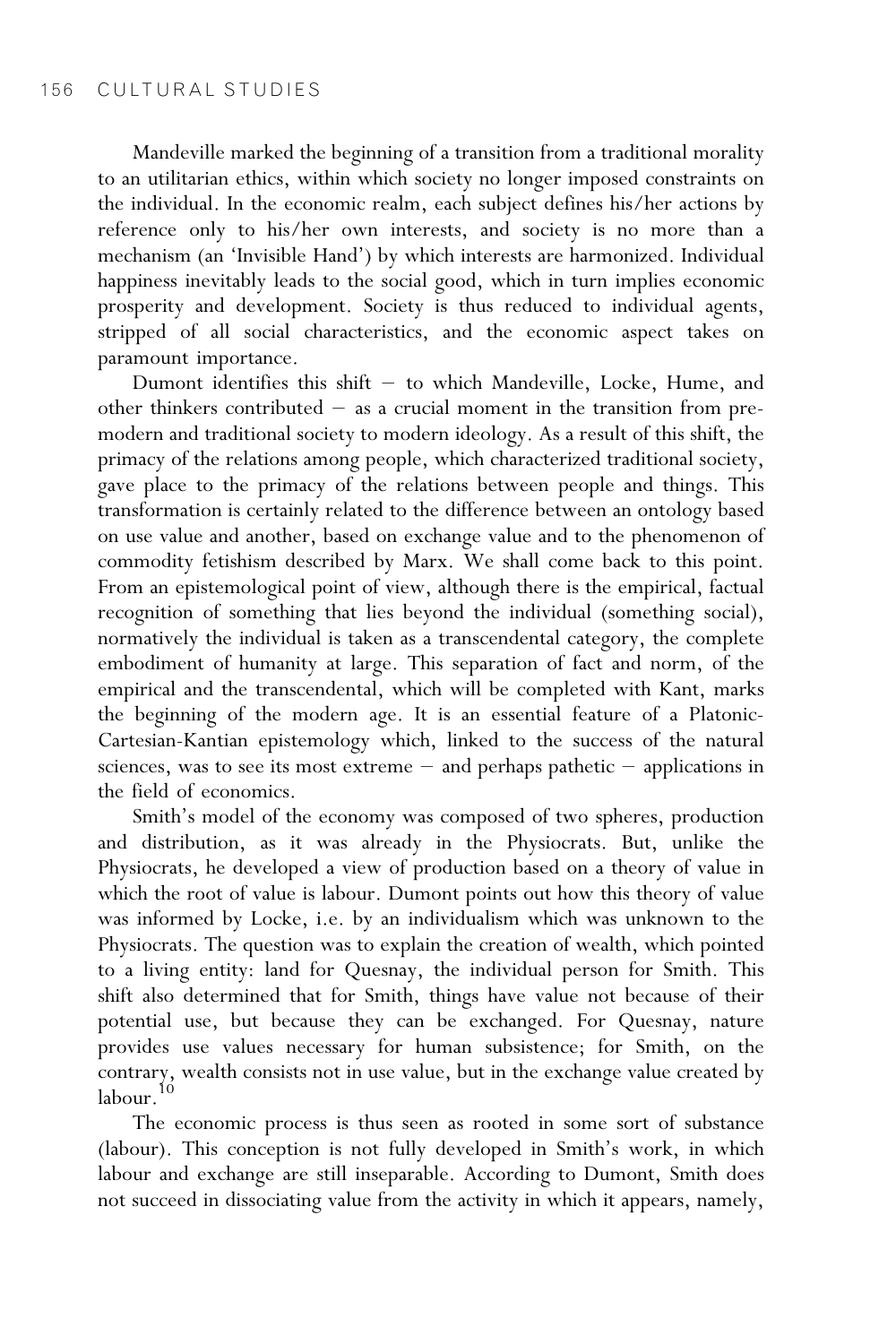transactions or exchange. In other words, he did not construe production as a self-sufficient entity. Moreover, he was still very much within the confines of natural:

Man [in Smith] is the creator of wealth: man, and no longer nature, as with Quesnay. This active man who creates value is the individual man in his living relation to nature, or the material world. Moreover, this natural relation between the individual and things gets somehow reflected in the egoistic exchange of things between men. And this exchange, in turn, albeit a substitute for labor, imposes its law on labor and allows the progress of labor. As with property in Locke, we see here the elevation of the individual subject, of man as 'self-loving' laboring-and-exchanging, who through his toil, his interest, and his gain works for the common good, for the wealth of nations.

(Dumont 1977, p. 97)

Only with Ricardo will the separation of exchange and production take place. Production becomes separated, reified and turned into a transcendental  $-$  a metaphysical object far removed from experience, as Dumont puts it. From then on, the notion will remain that the creation of wealth is the work of the individual agent and not of collectivities, a notion later on deconstructed by Marx, although not without falling into certain substantialism. The relational aspect is thus eliminated, or, conversely, emphasis is laid on the relations between things and on things themselves, which are seen as the product and property of individuals, not of society as a whole.

For Dumont, then, the rise of economics and the rise of the Individual are aspects of the same phenomenon: the transition to modernity, with the fundamental shifts it entailed, especially the subordination of the social whole to the individual, the fetishization of the commodity, and an anthropology based not on needs and use value, but on production and exchange value. Political economy was built upon these processes. The economy as a category and as a separate domain of thought and organization of life factors had fully emerged. Since then, a particular view of 'the economy' has been constructed by economic science, always keen to derive further abstractions, more refined tools and conceptualizations. However, the primacy that the economic view has achieved in modern society means that this view is deeply rooted in the constitution of the modern individual, i.e. that it is embedded in the most basic practices of individuals and societies. This, as we shall see, is of crucial importance. But before we talk about practices, we need to deal with one more aspect of the structures of signification: the semiology defined by production and labour.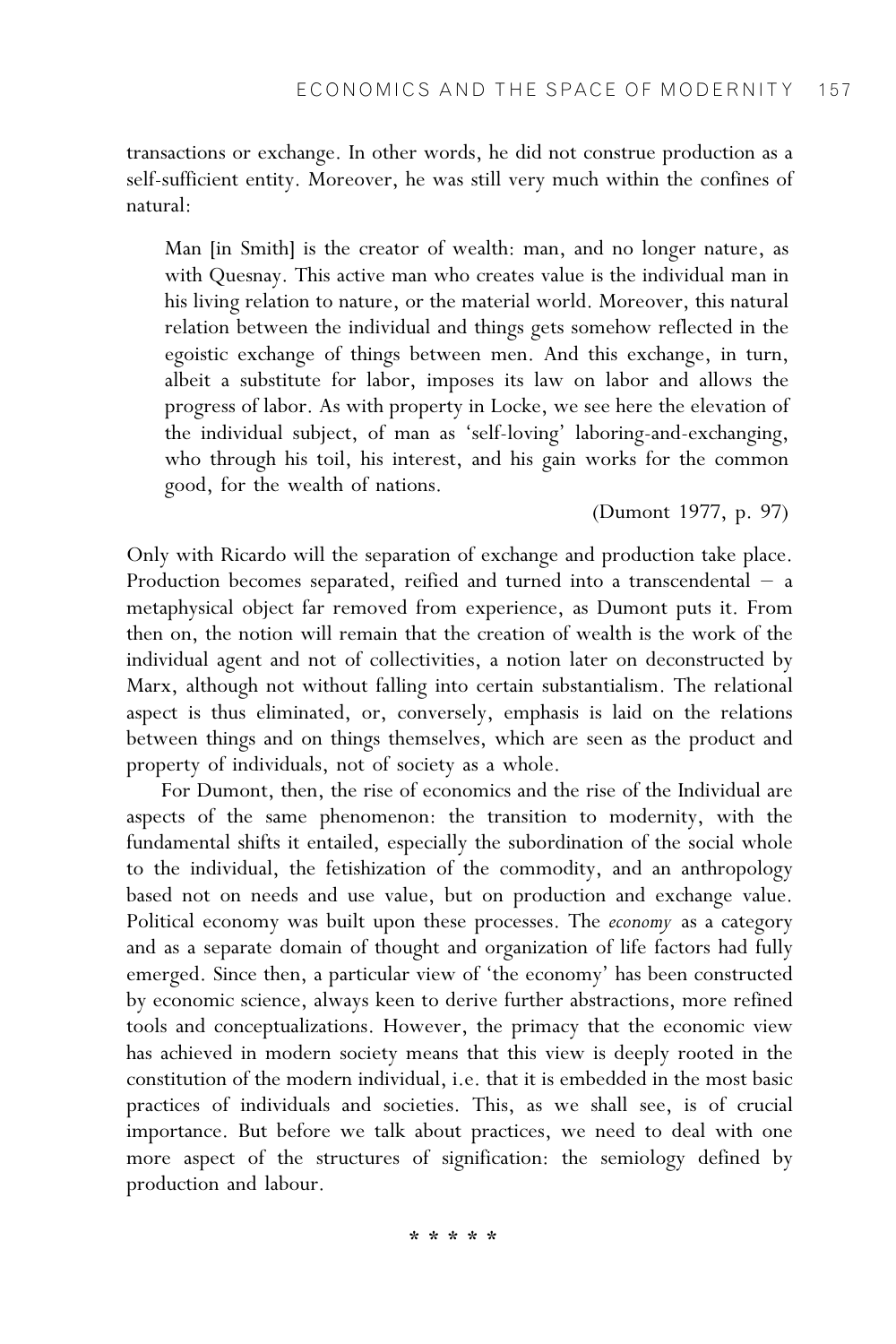### Anthropologizing the West: modernity, the Western economy, and the Third World

We would like now to explore briefly some of the wide-ranging philosophical implications of the preceding inquiry. How are we to think of the modern period, that is, the period that saw the birth of Homo Oeconomicus, in relation to both the 'West' and the 'rest'? What was it that was fundamentally new in modernity, and what is its relevance for those two different, but interrelated, fragments of the world? Is 'modern man' (sic) and his mutant, economic man, a western affair? Has he been extending its values to the non-Western world? If so, how has this encounter taken place? Has it been welcome or resisted? How are we to interpret the fact that the Western economy, as a mode of thinking, a social practice and a set of structures and social relations has been spreading steadily  $-$  although with uneven results  $-$  throughout the rest of the world? Finally, what is the effect of this process on real people and real places, that is, on the ways in which life is perceived and lived daily in the 'Third World'?

Here, of course, we enter a terrain trodden in various ways by anthropology, philosophy and history. In short, we would like to contribute to the analysis of the Western economy as a Western representation, as a social fact, and follow one of the research strategies proposed by Paul Rabinow in this regard:

We need to anthropologize the West: show how exotic its constitution of reality has been; emphasize those domains most taken for granted as universal (this includes epistemology and economics); make them seem as historically peculiar as possible; show how their claims to truth are linked to social practices and have hence become effective forces in the social world.

(1986, p. 241)

We must point out at the outset that in what follows we will attempt only a tentative and broad exploration of this research strategy, building upon what has already being accomplished in the chapter and bringing in some new elements. First, we will try to understand the Western economy a little bit better from the point of view of representation, practices, and modernity. What is the philosophical significance of modernity, and what is its relation to economics and, in general, to contemporary science? What new kinds of economic practices came into being with modernity? Is Latin America 'modern'? How have Latin Americans been resisting the incursion of the Western Economy, both as a discourse and a form of social organization? For the philosophical investigation, we will rely, again, on a handful of thinkers (Heidegger, Foucault, Wittgenstein). Resistance in Latin America will be studied from the point of view of intellectual history and from a new trend in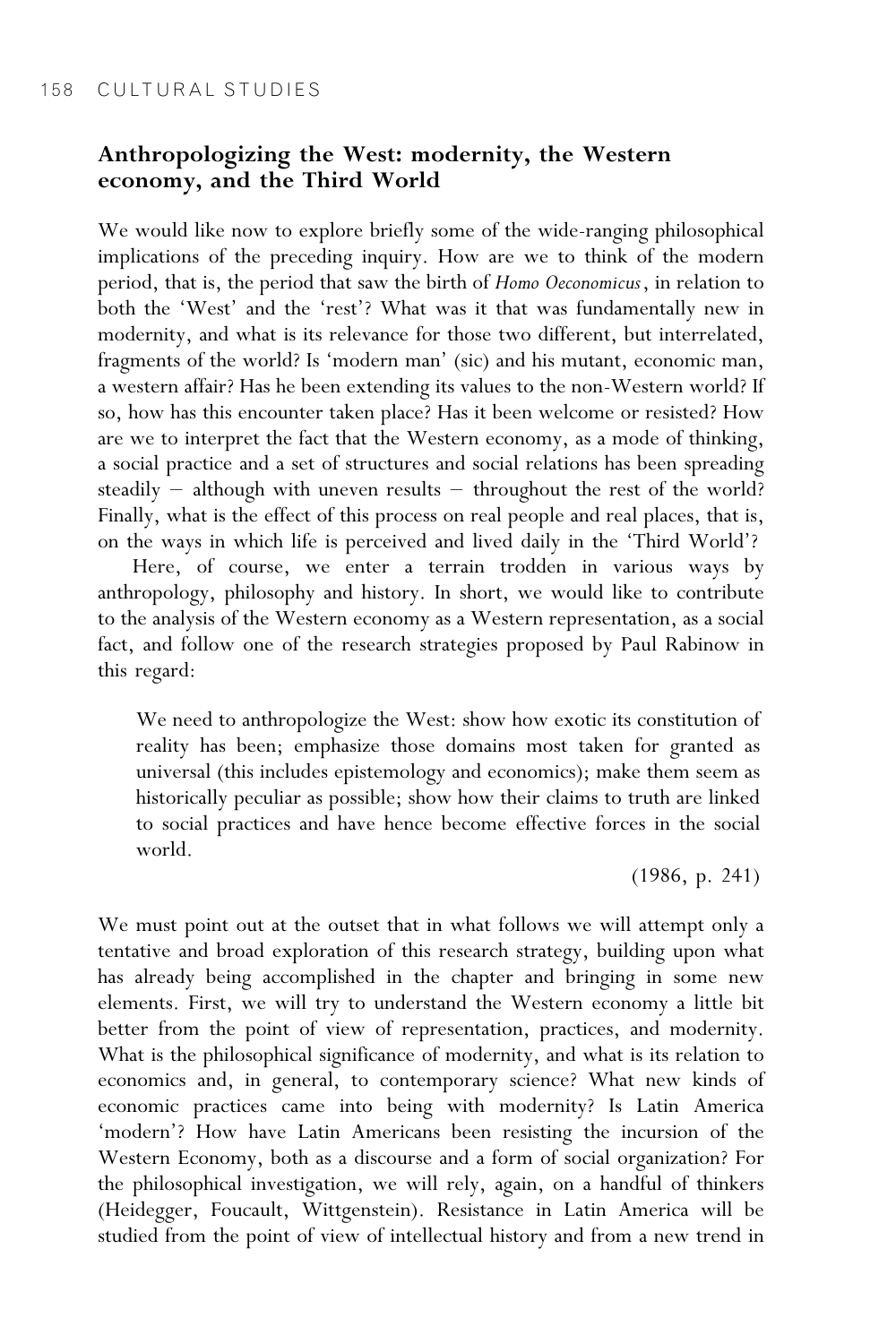anthropology that can be called 'ethnography of resistance'. This latter will help us understand better, on the one hand, the historical character of the Western economy and, on the other, the different agenda that this kind of investigation entails for the Third World itself.

#### Modernity: 'the age of the world picture'

In the short essay 'The Age of the World Picture' (AWP), Heidegger succinctly states the most basic features of the modern period):

What is decisive [in the modern age] is not that man frees himself to himself from previous obligations, but that the very essence of man itself changes, in that man becomes subject ... Man becomes the being upon which all that is, is grounded as regards to the manner of its Being and its truth. Man becomes the relational center of that which is as such. But this is possible only when the comprehension of what is as a whole changes. In what does this change manifest itself? What, in keeping with it, is the essence of the modern age?

(1977, pp. 132, 128)

For Heidegger, the answer to this question, that is, the very essence of modernity, lies in humankind's ability to produce, as fundamental representation of itself, a 'world picture', that is, a structured image of itself and the world; in other words, for the first time in history, the world comes to be what it is 'to the extent that it is set up by man' (1977, p. 130). Neither the Ancient Greeks nor the Middle Ages had a world picture. In the modern age, things come into being through the representedness of their being by the human being; consequently, 'man' has precedence in the picture that he, himself, builds. But

What is decisive is that man himself expressly takes up this position as one constituted by himself, that he intentionally maintains it as that taken up by himself, and that he makes it secure as the solid footing for a possible development of humanity. Now for the first time there is such a thing as a 'position' of man.

(1977:132)

The consequences are manifold. The first one is the emergence of humanism as an anthropology, understood in the sense of an interpretation of humanity and the world from the standpoint of the human being and in relation to him/her. It also opens up the possibility of 'slipping into the aberration of subjectivism in the sense of individualism' (1977, p. 133), a possibility that is inevitably tempered by the opposite tendency, the struggle for community. Another consequence: as the human being ('man') becomes the centre of the world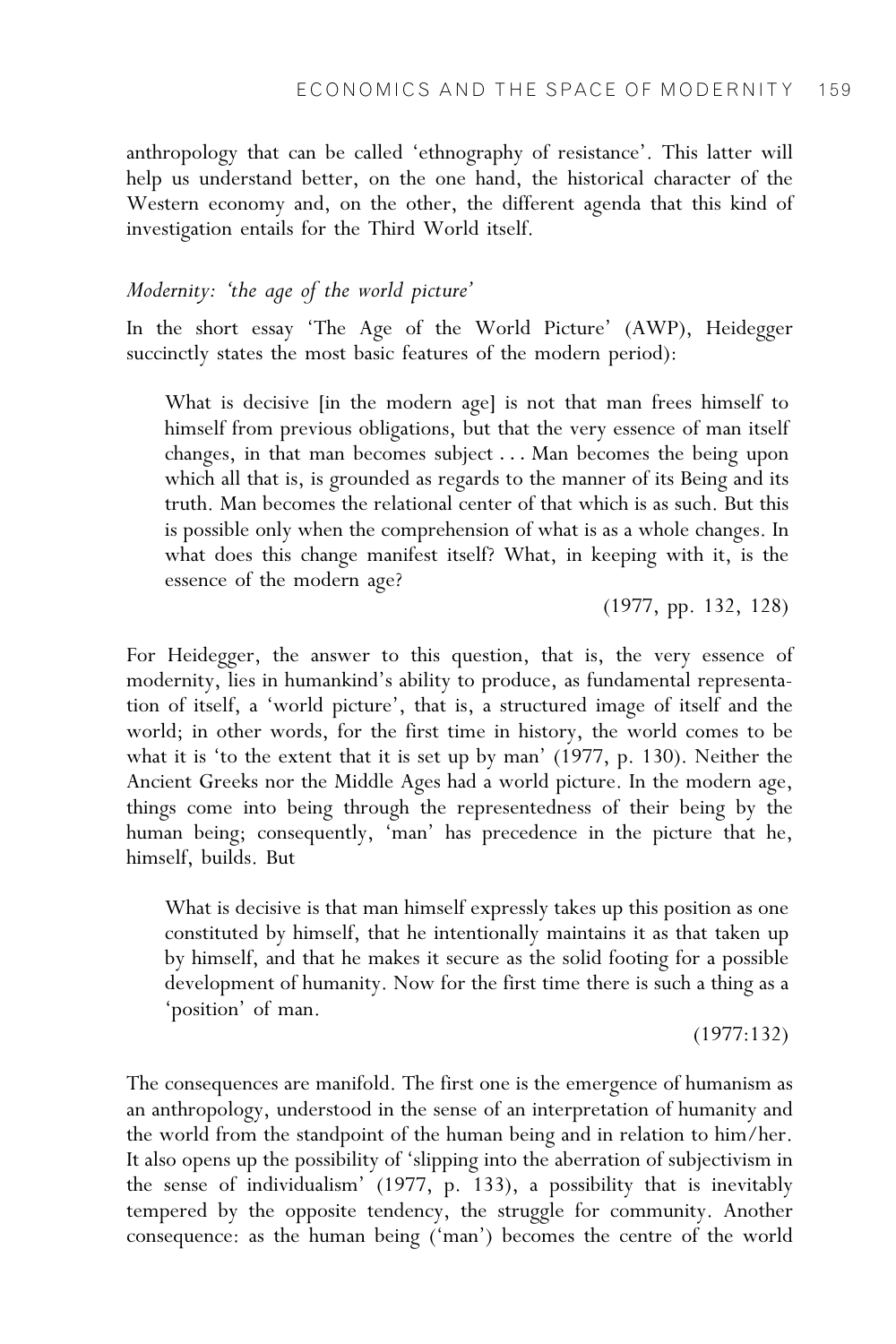picture, other possible centres of relationship to the world are displaced (this has consequences especially in terms of people's relation to nature). A fundamental aspect of this displacement is the development of modern science and technology. For Heidegger, science is one of the essential phenomena of the modern age, to the extent that it makes possible the construction of world views and the establishment of 'man' in the world.

A pre-condition for the development of modern since was the certainty of representation as the foundation of truth. Truth is defined as the certainty of representing first in Descartes' metaphysics, which implied liberation from Christian revelation as truth principle. This liberation 'had to be intrinsically a freeing in which man makes secure for himself the true as the known of his own knowing' (1977, p. 148). It is, then, a freeing to a certainty, and it is precisely man's thinking, as the fountain of representation, that secures certainty (the fundamental certainty being the equivalence of thought and being). But this self-certainty is possible only because the human being decides what it knowable, and what are the standards to be used to assess the certainty of knowing (other standards being forbidden). The human being's freedom to know the world entails her pre-eminence among all knowable objects.

Inevitably, Cartesian metaphysics introduced a new way of objectifying the world. Things exist to the extent that they can stand before us as objects ('Representing is making-stand-over-against, and objectifying that goes forward and masters', p. 150). This process relies on the ability to delimit the realm of possible objectification. The human being becomes the measure for all standards of measure. But, more importantly, he becomes a new kind of subject, as he had never been before, and this can be actualized either as subjective egoism or as insertion into a 'we', which contemporary technology nevertheless tends to reduce to some sort of organized uniformity. Free to be a subject, this freedom at the same time tends to vanish in the objectification that is commensurate with it.

It should be clear that the 'man' Heidegger is talking about is modern, Western 'Man' (even more precisely, North-Western European men and women). Pre-modern societies certainly do not fit this description. Societies defined as 'non-Western' in the contemporary world (including the largely westernized Latin America) have become 'modern' only in partial ways. Modernity and post-modernity are quintessential Western notions that define a Western experience. We will explore some of the consequences of this below. Heidegger believed that the power of contemporary science and technology would make its spread to the entire globe inevitable and that, increasingly, humankind's fate is being decided by Western European science. He believed this to be unavoidable within modernity, but he also believed that modernity has not been, and will not always be, the only way of living out the human experience. In the investigation of the past, in pondering the future, and in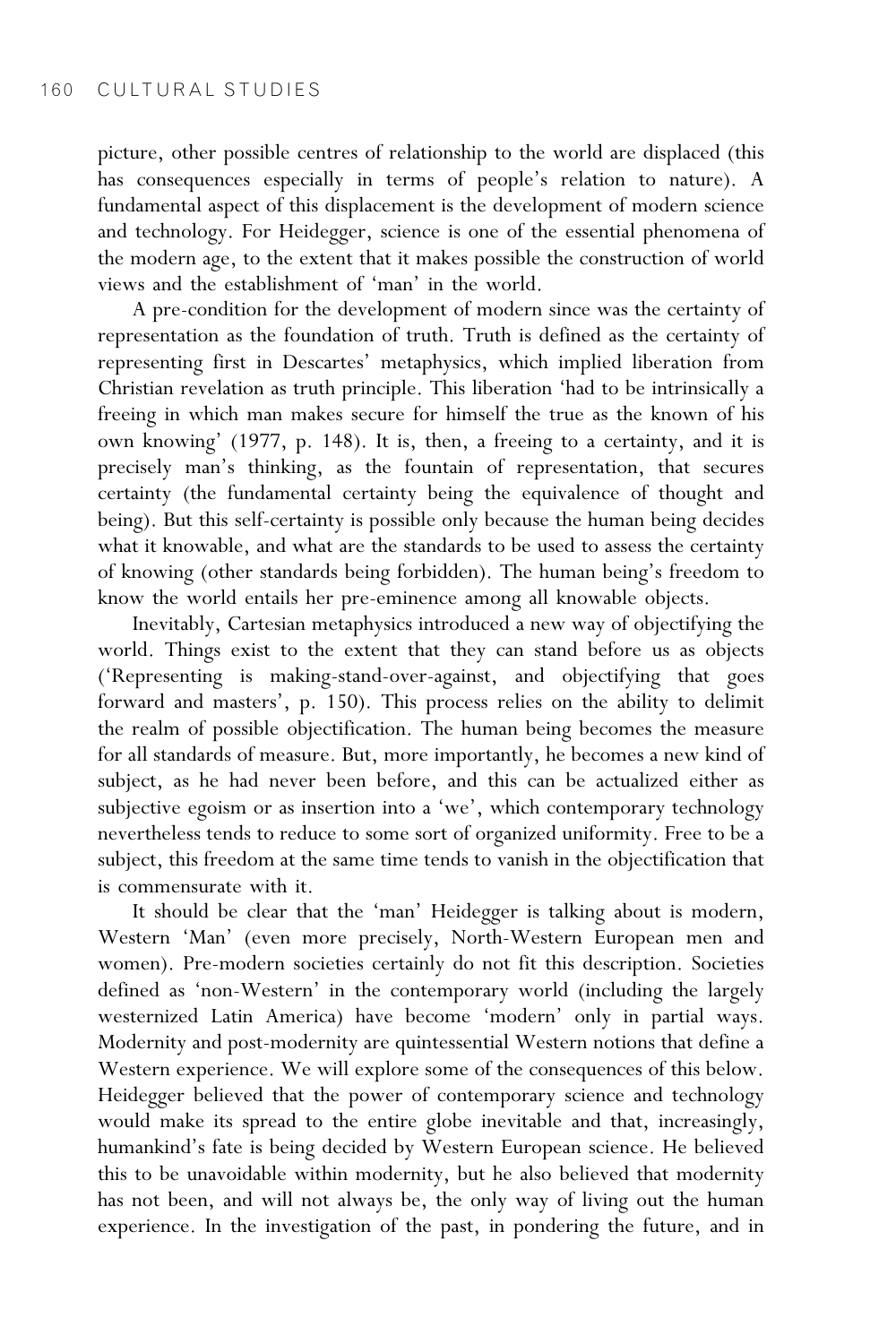dialogue with other cultures (e.g. the East Asian world) a different set of possibilities emerge.

We should say a few words about Heidegger's reflections on the technological character of the modern age, as they may contribute an important set of questions for our goal in this section, namely, to understand the relevance of modernity for the Third World. These reflections are contained in a number of essays.<sup>11</sup> In 'The Question Concerning Technology' (QCT), technology is presented as a way of bringing forth new realities, but this bringing forth is different from the creative power of arts and crafts and the manifestations of nature (poiesis). The creative element in technology stems from the fact that technology imposes on nature a type of order or approach the fundamental feature of which is a challenge to release nature's energy for human purposes (thus, for instance, land cannot be seen separate from agriculture, and the latter becomes inevitably associated with the food industry; similarly, the Rhine becomes a source of power supply or, as an element in landscape, an item in the itinerary of tourist groups). Moreover, this ordering that technology imposes upon nature is driven by criteria of maximum yield at minimum expense. Everything is called upon to stand by ready for our purposes. But if this can happen, it is because (with modernity), man himself is challenged to adopt this posture towards nature (i.e. to see nature as an object of research and utilization), to such an extent that the posture itself becomes transparent, 'natural'. Modern man inevitably orders the real as composed of things that stand in reserve for his use. Heidegger calls this characteristic of modern technology 'enframing'.

Enframing thus entails certain posture towards the world. This posture is first displayed in the development of modern science, which 'entraps nature as a calculable coherence of forces' (1977, p. 21). In this way, modern physics heralds enframing and prepares the way for modern technology. Enframing belongs to the essence of modern technology. Man is destined to adopt this posture to the extent that modern technology encourages him and gathers his forces in his direction; this 'destining' is not simply a constraint, but a vocation: a vocation to hear and listen to nature in a particular way, to reveal it in a certain way, to bring forth new realities; in short, a way of exercising freedom. However, at the same time, this destining is a source of utmost danger, first and foremost because it precludes man from approaching nature in a more primal way (for instance, in the sense of poiesis). Science may make correct determinations through its calculations, yet truth itself may recede in the process. Man may be able to order nature to stand ready for him, yet he himself comes to be ordered to stand ready for use, precisely when he enthrals himself as the lord of the earth. He fails to see himself as the object of enframing, and comes to hold the illusory belief that everything that exists does so because of him. And because he has to regulate his task of bringing forth and secure its results, the bringing forth of itself (i.e., the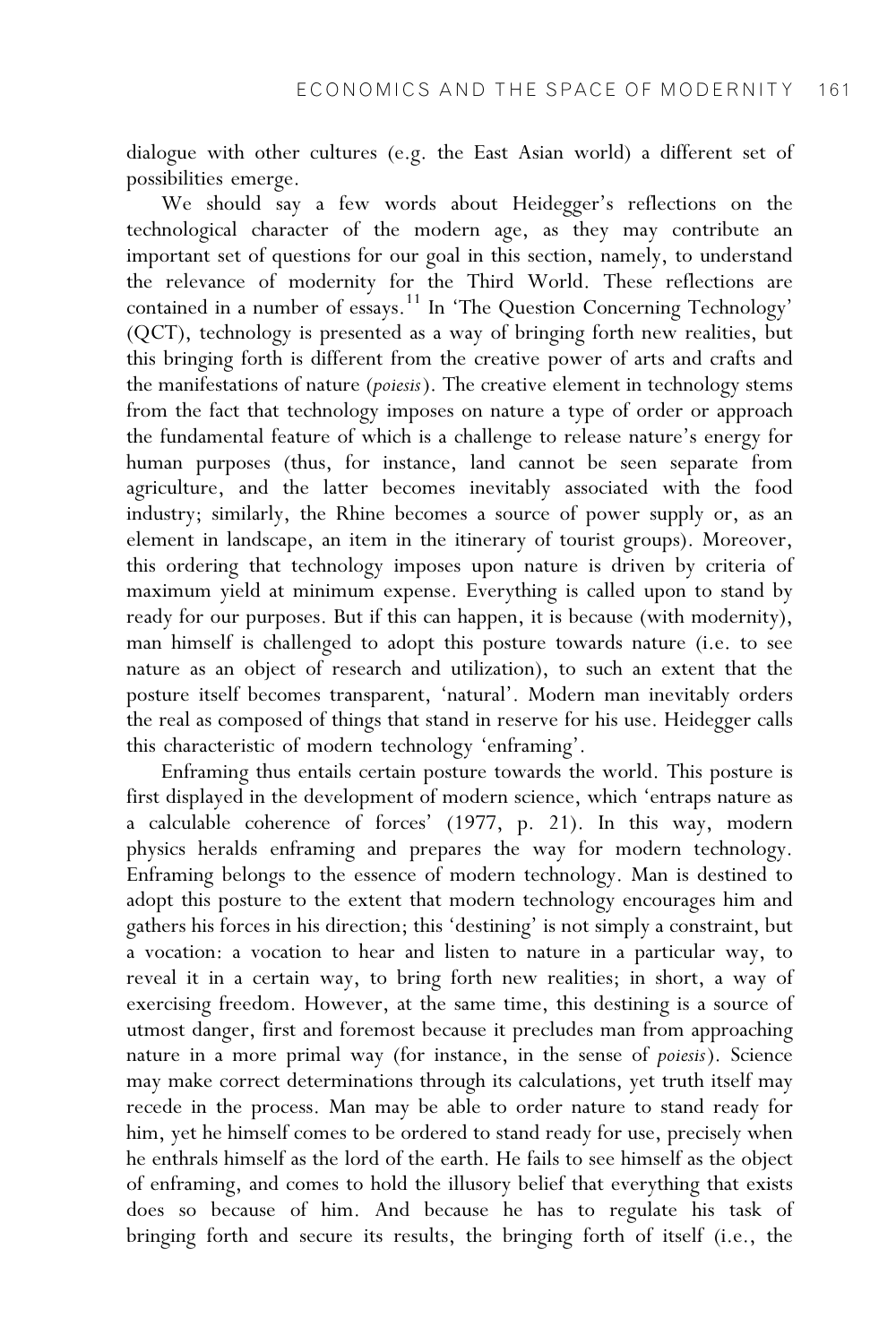revealing brought forth by technology, its primordial creative aspect), is concealed from man's consciousness. The emergence of truth is thus blocked.

Heidegger makes the clarification that what is dangerous is not technology but the particular destining that produces the type of enframing that sends man into ordering:

The destining that sends into ordering is consequently the extreme danger. What is dangerous is not technology. There is no demonry in technology ... The threat of man does not come in the first instance from the potentially lethal machines and apparatus of technology. The actual threat has already affected man in his essence ... Thus, where enframing reigns, there is danger in the highest sense.

(1977, p. 28)

This 'danger in the highest sense' is, of course, the threat of being denied a different (more 'primal') way of access to being and truth, especially in the sense of poiesis, a way of revealing that 'lets what presences bring forth into appearance' (1977, p. 27). But this other possibility is not totally lost in technology. Technology (as a 'revealing that challenges') and poiesis (as a 'revealing that brings forth') – as ways of revealing, as destining – exist side by side, even if enframing blocks poiesis. With the correct preparation, we may find a different way of access to Being. How is this so? Even as enframing, Heidegger continues, technology partakes of the fundamental experience of bringing about the revealing of truth; it is precisely because of this feature that technology can bring forth new realities, even if, in the process, it is led astray by the need to challenge nature into an ordering in which all objects stand in reserve to be used. This feature is 'granted' to technology, so to speak (in the sense that technology uses man so that he may share in revealing), as it is granted to poiesis as well. So, because of this granting, technology possesses along with the danger it poses  $-$  a 'saving power' that may free man into a different relationship to truth.

To release this saving power, however, we must understand how technology came into being, and watch over it. For this, we must go beyond the instrumental character of technology (which would only lead us to the will to master it), and consider its creative power as well. Then we will behold both 'the irresistibility of ordering' and 'the restraint of the saving power'. Indeed, it is in this contrast that we may find the deepest meaning of the question concerning technology. We must foster and increase technology's saving power, 'holding always before our eyes the extreme danger' (1977, p. 33), which, if not averted, may bring us someday to a point in which, technology having become so encompassing, its essence will come to fill completely the firmament of truth. It is not clear how the saving power is to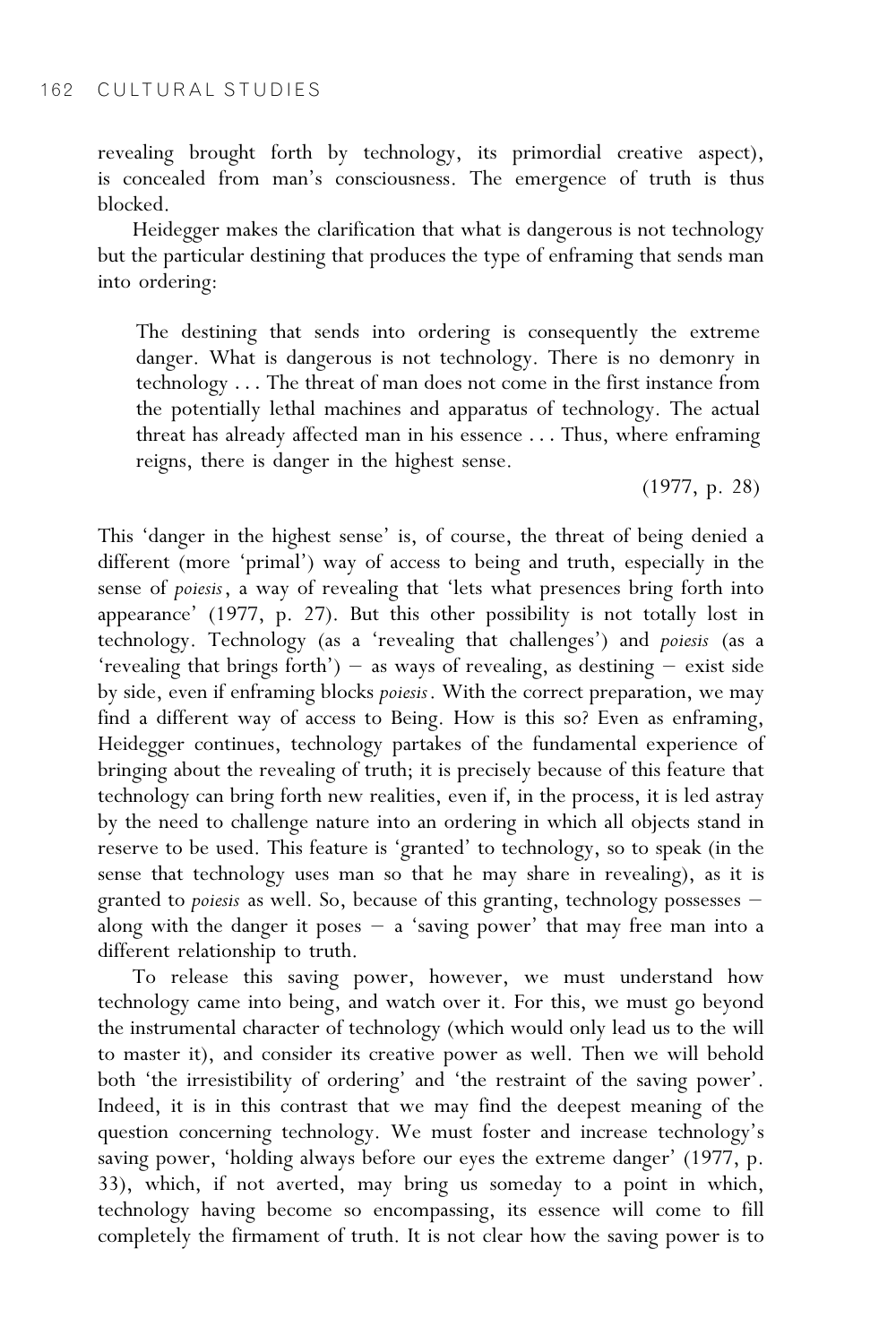be fostered, but Heidegger seemed to find part of the answer in the kind of poetic revealing founding the arts, and on a reflection on art that is not oblivious to technology. But he also believed that there are still  $-$  scattered in the midst of our contemporary, objectified and subjectifying practices  $-$  a sort of pre-technological understanding that embodies a non-objectifying way of relating to nature and human beings. It is thus necessary to unearth this understanding, muted by our everyday busy concerns and dispersed by post-Enlightenment achievements, and encourage their growth.

As we will see in the conclusion, the technological revolution that is being produced by the new information and communication technologies is having a profound effect on the entire world. Heidegger's reflection on technology thus becomes relevant to assess this impact, particularly, in our case, in relation to the Third World. Heidegger's work has also motivated reflection by some of the best Western thinkers (e.g. Foucault, Gadamer, Habermas, Rorty), although it would be impossible to even begin to analyse these reflections here.<sup>12</sup> There is one aspect that is important to touch upon, however, since it will provide our link to economics. Like Heidegger, Foucault, in his account of disciplinary society, sees a pervasive trend towards the objectification of cultural practices; Heidegger's paradigm of our (Western) cultural situation, namely, the hydroelectric power station on the Rhine, becomes, in Foucault's case, the prison. But Foucault proposes a different way of examining the cultural situation. He, too, chooses to focus on social practices but highlighting the question of the regime(s) of truth that have gone into their constitution. In this way, the concern with representation and certainty that arose with Descartes is not merely the result of a mutation in philosophical discourse; it is a broader phenomenon that was being worked out at the same time in a series of social and political domains. Thus the concerns with order, truth and the modern subject (who produces both truth and order), become with Foucault inextricably bound with the study of truth and power. More specifically, the triumph of epistemology and the advent of modernity are seen by this author as intimately interrelated with the development of capitalism. The anthropology of modernity is that of economic man, the subject that seeks certainty is the disciplined individual, the order achieved is the order of a given rationality and capital. The slow awakening of Western Europe to modernity  $-$  one might  $add - is also that of European expansionism and colonialism.$ 

We can now go back to Rabinow's research strategy and begin to appreciate, even after this crude glance over such a vast territory, the 'exotic' character of Western economy and epistemology. We should now pursue the second part of Rabinow's strategy and show in what specific ways are both institutions linked to practices which have become effective forces in the social world, especially the Third World. First, we will introduce some remarks on the nature of practices as they relate to economics, before proceeding, in the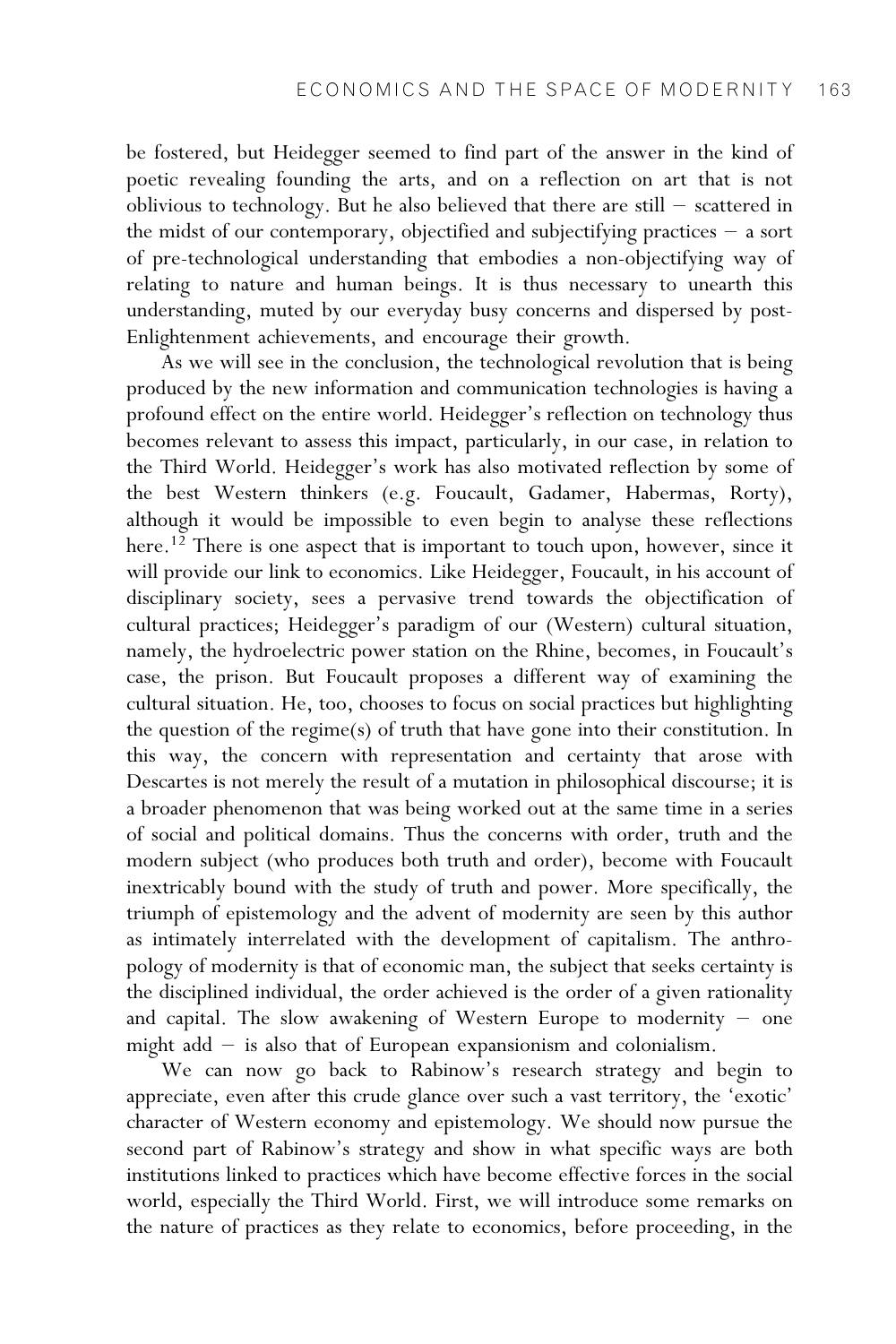last section of this chapter, to study the resistance to the spread of the Western economy in the Third World.

#### +++++

## Ethnography of resistance and the Western economy

Capitalism, industrial civilization and the market economy  $-$  as well as the whole realm of cultural practices associated with them  $-$  are not immanent qualities of all societies, but rather historically contingent productions. Moreover, there has been in the Third World (and there are still today) important forms of resistance to the extension of the practices associated with the dominant Western economic rationality. As we shall see, development has become the most powerful mechanism for extending the practices of industrial civilization to the Third World; it is thus important to understand development form this perspective.

Colombian sociologist Orlando Fals Borda describes an incident that took place in the Tierras de Loba of the Atlantic Coast region of Colombia at the beginning of the twentieth century, propitiated by the first US corporations to enter the region. Among the many practices that these companies introduced was the use of barbwire, an apparently innocuous fact that nevertheless had great significance for the local population:

It is known that the foreigners were adamantly opposed to the communal use of lands, which was a substantial part of local cultural identity and the local economy ... Moreover, the Americans introduced the use of barbwire (brought first to the country between 1875 and 1880), fostering its use as a rational and natural practice for agricultural production. This practice, however, was particularly upsetting to the peasants of Loba, whose rationality and survival logic was quite different; their irritation increased even more when they saw their communal lands and their customary paths crossed by the fences, supposedly in defense of the sacrosanct principle of private property.

(1984, p. 172b)

In another study of cultural resistance in Western Colombia, Australian anthropologist Michael Taussig provides an interpretation of certain practices through which:

peasants represent as vividly unnatural, even as evil, practices that most of us in commodity-based societies have come to accept as natural in the everyday workings of our economy, and therefore of the world in general. This representation occurs only when they are proletarianized and refers only to the way of life that is organized by capitalist relations of production. It neither occurs in nor refers to peasant ways of life.

(1980, p. 3)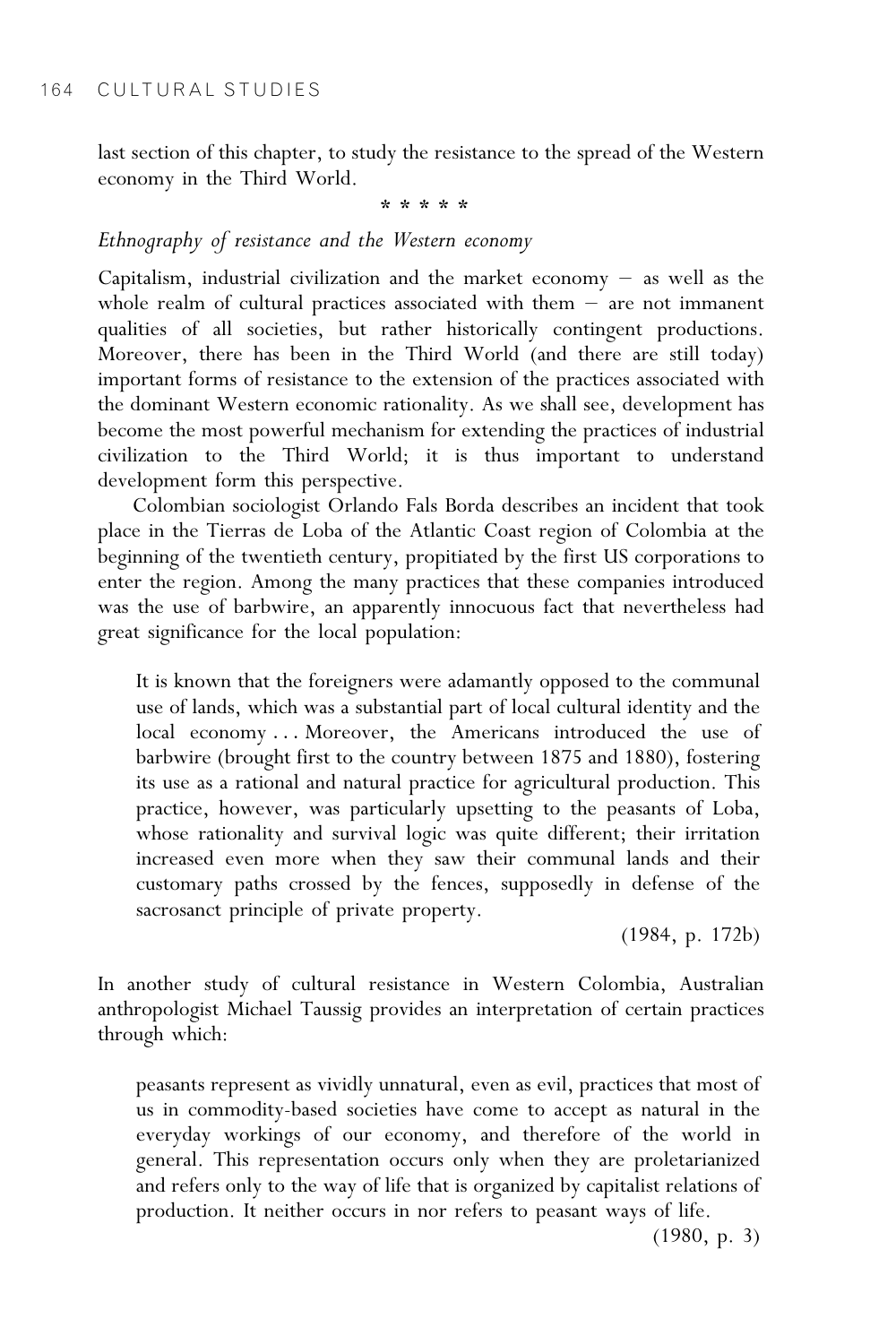These practices, associated with certain devil beliefs, emerge as a response of the peasant's precapitalist orientation to the experience of commodification that they increasingly have to face. In a similar vein, several authors have studied resistance in other areas, for instance, the persistence of 'petitcommodity' production in Guatemala as a viable alternative to capitalist production (Smith 1984); the ways in which Andean peoples have defended their communities in the face of commercial and capitalist intrusion; forms of 'non-capitalist' behaviour among ejido dwellers in Mexico, etc. For Florencia Mallon (1983), for instance, in her study of community resistance in the Peruvian highlands, 'community' becomes the terrain for both class struggle and class transformation; and even if the peasants have been losing the battle against proletarianization, they have nevertheless greatly set the terms, through their struggle, for the transition to capitalism.

This is to say that the extension of the Western Economy to Latin America (i.e., the integration into an international division of labour through export specialization, the formation of competitive land and labour markets, the establishment of viable systems of class domination, the diffusion of capitalist values, etc.) has not been an even, smooth process. This process began at an early date, took speed after independence, became accelerated in the first two decades of the twentieth century and took its most decisive turn with the inception of 'development'. The introduction of barbwire is a nice and revealing vignette of such a process. In spite of this resistance, however, the incorporation of Latin America into the capitalist world economy entailed the creation of 'modern' sectors which were financial, technological and, increasingly, cultural extensions of the central economies. The resulting extension of capitalist practices precluded the formation of autonomous systems of authority and resource allocation.

Yet, many obstacles remained in the way of the completion of this process. Even elite interests were at times at odds with it, for in many occasions their goal was to maintain the structure of domination rather than to extend capitalist rationality; this found a reflection also in their interests and tastes, and in intense debates that took place especially throughout the nineteenth century in fields like philosophy, history, economics, education, law and health concerning the adoption or rejection of the new ideas coming from Europe north of the Pyrenees (liberalism, utilitarianism, positivism). There were, of course, structural obstacles as well (limitations in terms of the size of the market, disarticulation of the productive apparatuses, etc.). But, more importantly, there was active cultural and economic resistance on the part of the popular classes. We will return to this point shortly.

For Fals Borda, the dialectics of the extension of capitalist forms and the resistance to it, seen in historical perspective, provides the basis for a participatory process of political organization and struggle. This process should start with people's knowledge (not necessarily 'scientific' knowledge), and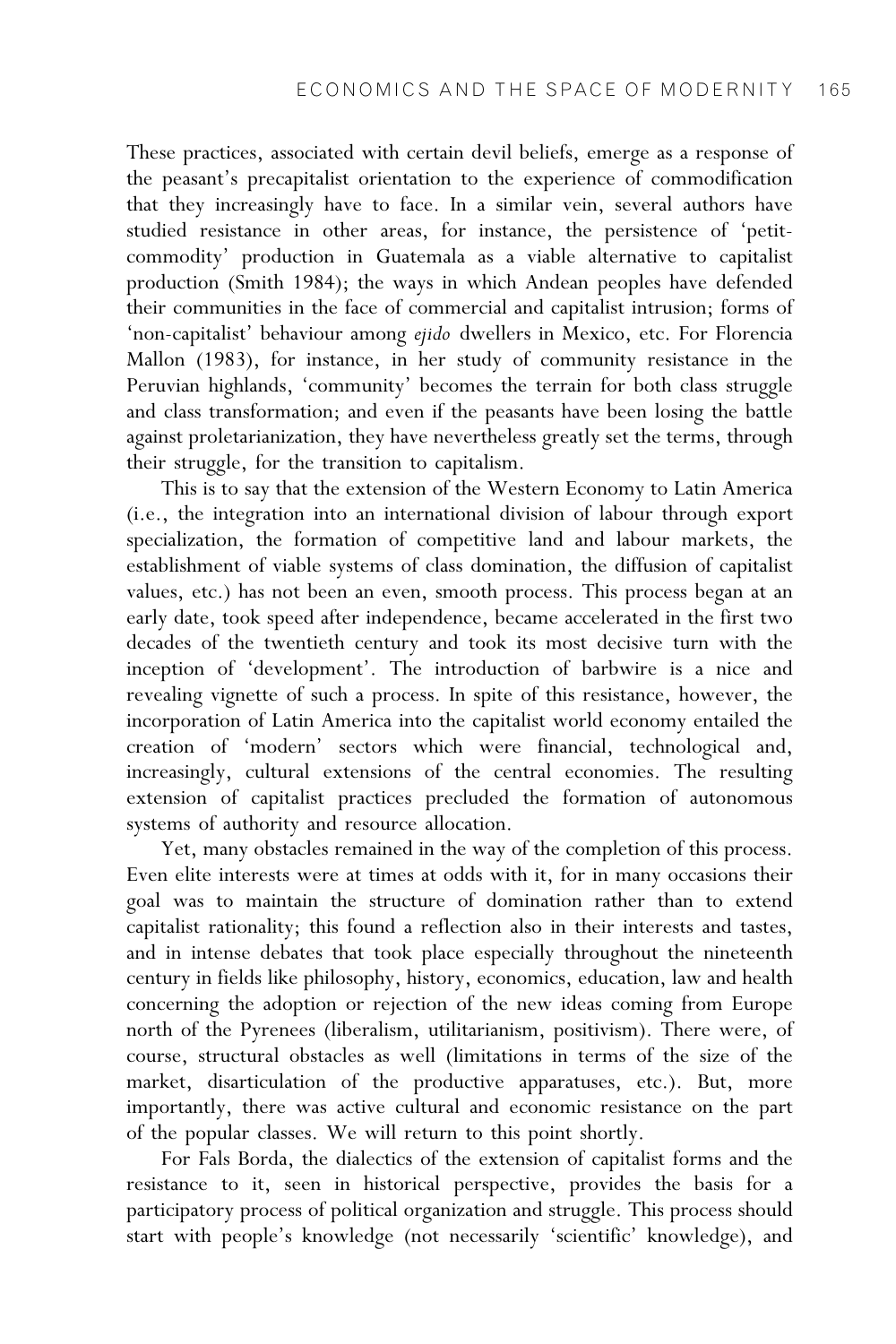seek to build popular counter-power. Taussig emphasizes the fact that peasant resistance to capitalist rationality must be seen as an attempt to preserve not only communal structures but a whole different way of perceiving reality. For Taussig, the peasant resistance he analyses mediates the conflict between two ways of apprehending and evaluating the world: one based on use value (the peasant way, aimed at the satisfaction of wants and needs) and the other, based on exchange value (the encroaching capitalist rationality, aimed at the accumulation of profits and capital). While commodity fetishism pervades the latter, the former fetishizes the invading capitalist relations in devil beliefs. These beliefs, however, must be seen

as a response of people to what they see as an evil and destructive way of ordering economic life ... [as] collective representation of a way life losing its life ... [as] intricate manifestations that are permeated with historical meaning and that register in the symbols of that history, what it means to lose control over the means of production and to be controlled by them ... [T]he devil represents not only the deep-seated changes in the material conditions of life but also the changing criteria in all their dialectical turmoil of truth and being with which those changes are associate  $-$  more especially, the radically different concepts of creation, life and growth through which the new material and social relations are defined.

(Taussig 1980, p. 17)

It is the dialectics of extension and resistance that shapes communities and the pattern of their transformation. Contemporary anthropology is increasingly concerned with these issues. Indeed, the works by Taussig and Fals Borda just discussed are part of a new anthropological trend in which investigation of historical process, social practice and symbolic mediation are interwoven in the examination of specific responses to the spread of capitalism. Sensitive to the current problematic of representation in Western social science, works belonging to this new trend<sup>13</sup> strive to provide, at the same time, a new understanding of the historical forces that have shaped the incorporation of peripheral communities to the capitalist world economy. As Marcus and Fischer (1986) have pointed out, this trend arose in part out of the need to bring together the analysis of global forces and that of local systems. More specifically, anthropologists have developed an awareness of other fields (e.g. political economy, development studies, gender), realizing that they cannot afford to ignore larger processes, global economic forces, and development policies that are transforming Third World societies. Political economists, on the other hand, are learning to recognize the essential role played by anthropologists in ethnography and the study of local systems, without which they cannot obtain a full picture of change.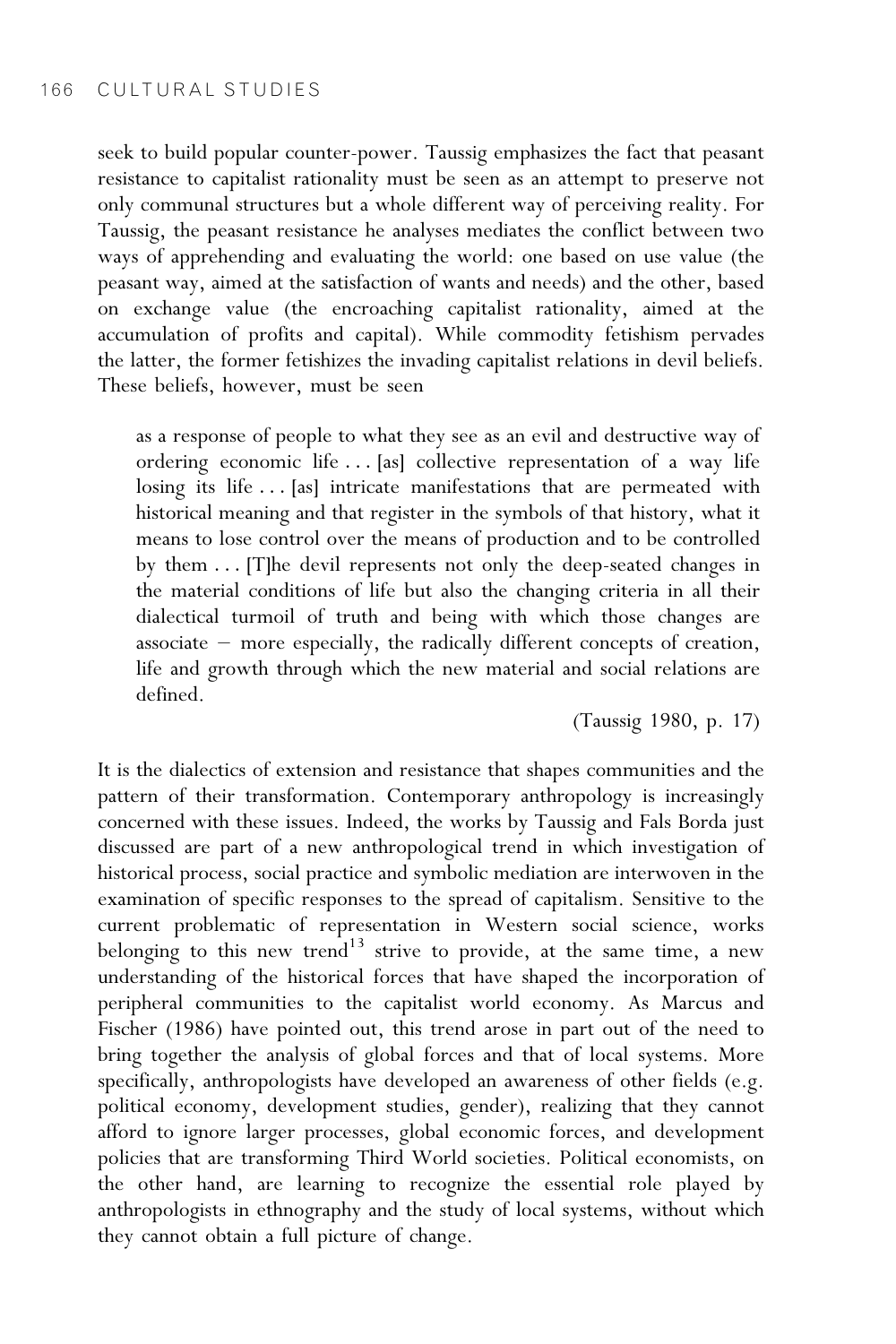The notion of resistance, although still quite undefined, is crucial here. Cultures are seen as produced by movements of appropriation, resistance, and accommodation and these, in turn, are seen as enacted in practices. This view is still tainted by certain Eurocentrism, to the extent that Third World cultures are still defined in relation to the European. The colonizing forms do not triumph completely; there are structures, relations and behaviours that constantly escape them and which act as means of resistance and creativity. To the colonizing and resistance movements, a third figure, that of cultural creativity, should be added. Colonization, resistance and creativity  $-$  three still provisional figures - produce subjectivities. In addition, it is increasingly around the production of subjectivity  $-$  that is, around the question of how life is seen, defined and lived  $-$  that the most important struggles are now gravitating.

But here we enter a different terrain, that of intellectual history. While political economy and anthropology are finding a new convergence, very little is being done to articulate the global account of political economy and that provided by intellectual history. Within this field, important attempts have already being done to understand the introduction in Latin America of European ideas (such as liberalism, rationalism, positivism, etc.), and their role in both the formation of Latin American identity and a social and economic order. It is of vital importance to study the introduction of European discourses in a 'peripheral' social formation, such as Latin America. Only then will we have an adequate understanding of Latin America reality, through interdisciplinary analyses of the formation of discourses and forms of knowledge, cultural and social practices, and economic forces; that is, by understanding the relations between the view of the global context provided by political economy and intellectual history, on the one hand, and the account of local history provided by anthropology, on the other. Only then will we see Latin America not only as 'periphery', but also as 'centre', and  $-$  as García Marquez would put it  $-$  render Latin American history believable, in all of its difference and complexity.<sup>14</sup> Unfortunately, we cannot even begin to summarize here the already vast terrain covered by Latin American intellectual historians in this regard.<sup>15</sup>

To get back to resistance. As we saw, it was only through a long process that today's dominant practices became the common property of communities in Western societies. It is precisely these very same practices and rationality that, in a scale larger than ever before, are introduced now through development. Development has become the grand strategy through which the transformation of a not-yet-too-rational Latin America/Third World subjectivity is to be achieved. Once again, this attempt involves higher levels of colonization, forms of resistance which at times are creative, at times desperate, a creativity which seems to have developed a very unique character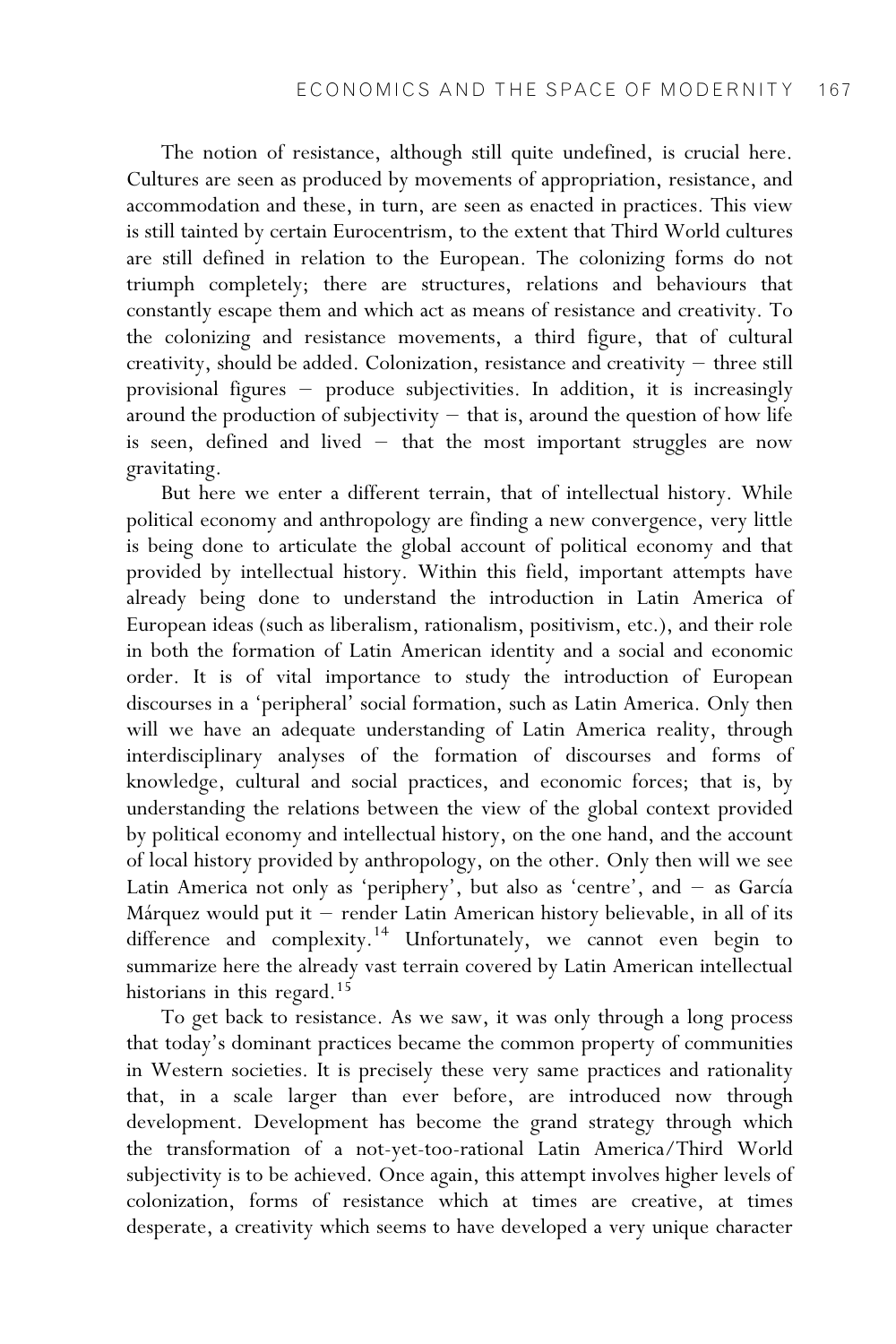(e.g. contemporary Latin American literature, very likely the most vibrant in the world today).

In this way, long-standing cultural practices and meanings  $-$  as well as the social relations in which they are embedded  $-$  are altered. The consequences of this are enormous, to the extent that the very basis for community aspirations and the character of possible desires (e.g. desires for change) are also altered. The effects of the introduction of 'development' has to be seen not only in terms of social and economic domination, but also, at the same time, in relation to its impact on cultural meaning and practices.

Two observations should be made in this regard. The first is that the models for social science and policy introduced in the Third World after 1950 are not equipped to understand the very effects of their introduction at the level of cultural meanings and practices. This situation is even more paradoxical if one considers that these sciences are equally incapable of accounting for the role of intersubjective meanings and background practices in those societies in which they originated. Based on an epistemology which gives primacy to the individual, empirical social science cannot account for those common meanings, the outcome of collective processes of relations and interactions, which in so many ways are the basis of human action. Empirical social sciences must decontextualize these meanings in their attempt at being predictive and complete. So they are of little use today for understanding the effects of something like 'development' on cultural meanings and practices.

The second observation is that to the extent that the categories that grant meaning to intellectual and social life in the Third World are partially different from those of more industrialized nations, tools must be developed to account not only for such a difference but also for the dialectical encounter between different cultural forms. Development and its entourage of empirical sciences and techniques as the ideal tools for comprehending reality and guiding social action, tend to obliterate that difference on two counts. One the one hand, they construct the difference at best as an obstacle to be overcome in the process of development, at worst as a manifestation of archaic behaviour, irrationality, or plain inferiority; on the other, they enable practices (those propagated by development programmes, as we shall see) which promote the normalization of behaviour.

It is perhaps at this level that the effects of the extension of the dominant economic practices can be more fruitfully investigated, without loosing sight of their role in contributing to certain forms of domination. In other words, it is at the level of the clash of collective representations that the dynamic effects of development should be investigated. At least, this is one of the lessons one may derive from the studies of resistance and subjectivity. Although the question of Latin American 'modernity' cannot be answered satisfactorily without an in depth investigation of the continent's intellectual history, we can conclude that far from 'modern', in the sense given to the term by Western philosophers,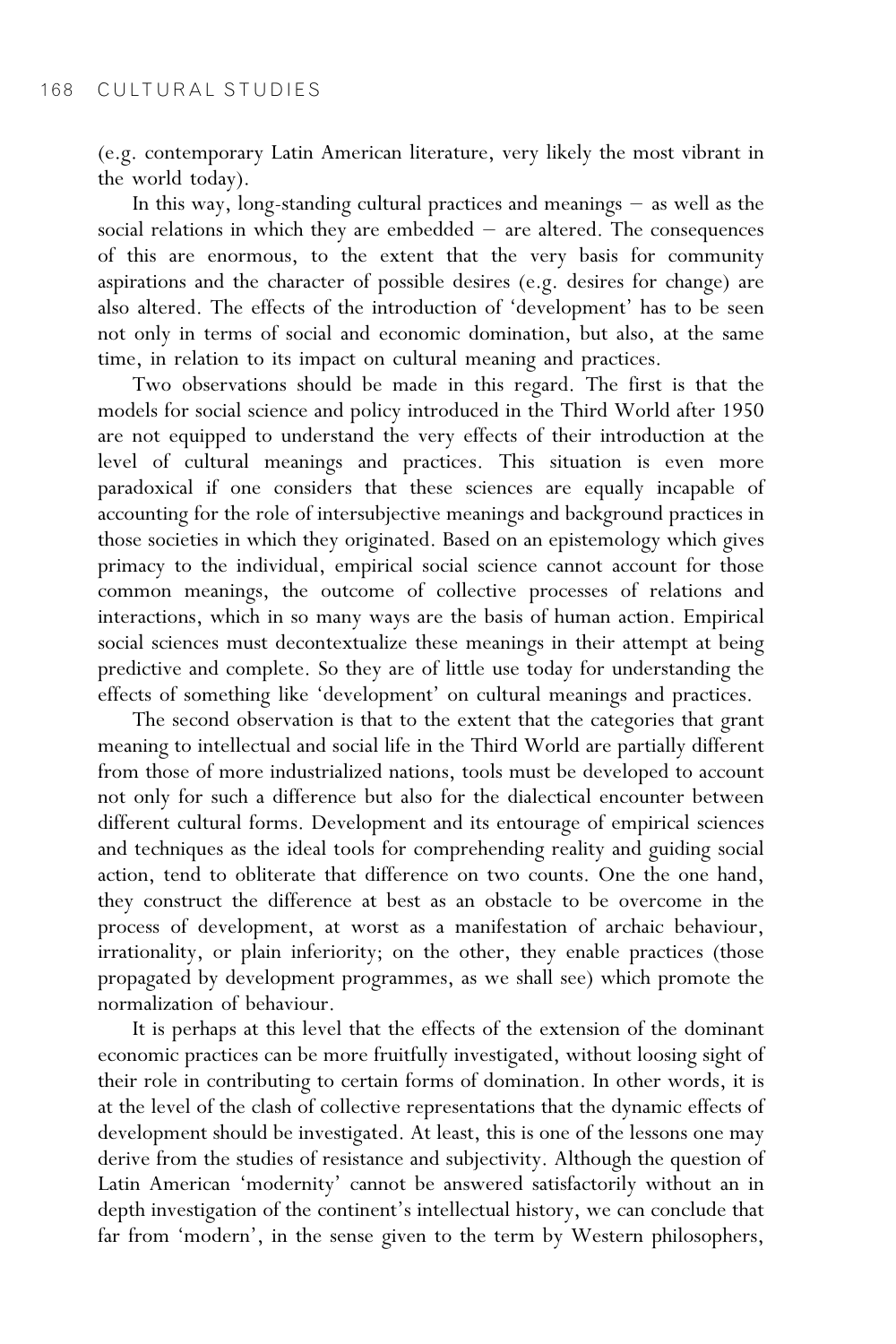Latin America has been resisting its complete inclusion into the modern world. (Moreover, a prominent intellectual historian, Richard Morse, has developed the argument that the Ibero-American world, although an active participant in the first stages of the scientific revolution at the dawn of modernity, chose a different path, more consistent with its 'pre-modern' (yet, in Morse's account, fully modern) view of the world. He then sees Ibero-America, not as the fortress of obscurantism and opposition to progress, but as a reservoir in which lies a life alternative different from that of the Anglo-American world).<sup>16</sup> And that, in Latin America and other parts of the Third World, there has always existed  $-$  and still does  $-$  a different relation to knowledge and truth, a different attitude towards the world that has to be understood and built upon. Perhaps then we will be able to ask anew 'the question concerning technology', and realize that the ontology of Enframing is at odds with many of the centuries-old non-Western tradition, that poiesis has a rich content which has to be respected. We will return to these questions in the conclusion of the dissertation.

To conclude: we have tried to demarcate the discourse that came into being with classical political economy, the systems of power, production and signification that provided the components of such a discourse and, at the same time, reproduced the discourse's basic organization. The dispersion of such a discourse in a field of practices has been remarkably successful, to the point that it has become and integral part of modern identity; yet, as we have shown, what to us appear today as obvious and natural has a history that, no matter how solid it may seem, has nevertheless a certain precariousness. As we shall see, it is this very discourse which now starts to get in the way of accumulation in industrialized societies; paradoxically, while individualism enters a crisis in the advanced West, it is now more than ever promoted in the Third World, although, as we saw, not without resistance. After all, isn't there something of the rationality of that Homo Oeconomicus which does not feel quite right? That drive towards production and efficiency, that uncritical acceptance of discipline, is not there something in our bodies and our consciousness that wages against them an irrefutable rejection?

Contemporary economics defines itself in relation to the 'all-pervasive problem of scarcity'. Economics is thus the problematization of scarcity. Yet,

economic scarcity is but one manifestation of human finitude ... The notion of economic scarcity is thus an anthropomorphizing of nature, an attempt to disburden our finitude on to the world. Correspondingly, to say, as economists tend to say, that human desires are unlimited and insatiable, is to confess secretly one's inability to confront, let alone accept, one's finitude, one's own death. Indeed ... accompanying the growth of modern economy has been Western man's increasing tendency to deny his mortality, for Death poisons our material pleasures and mocks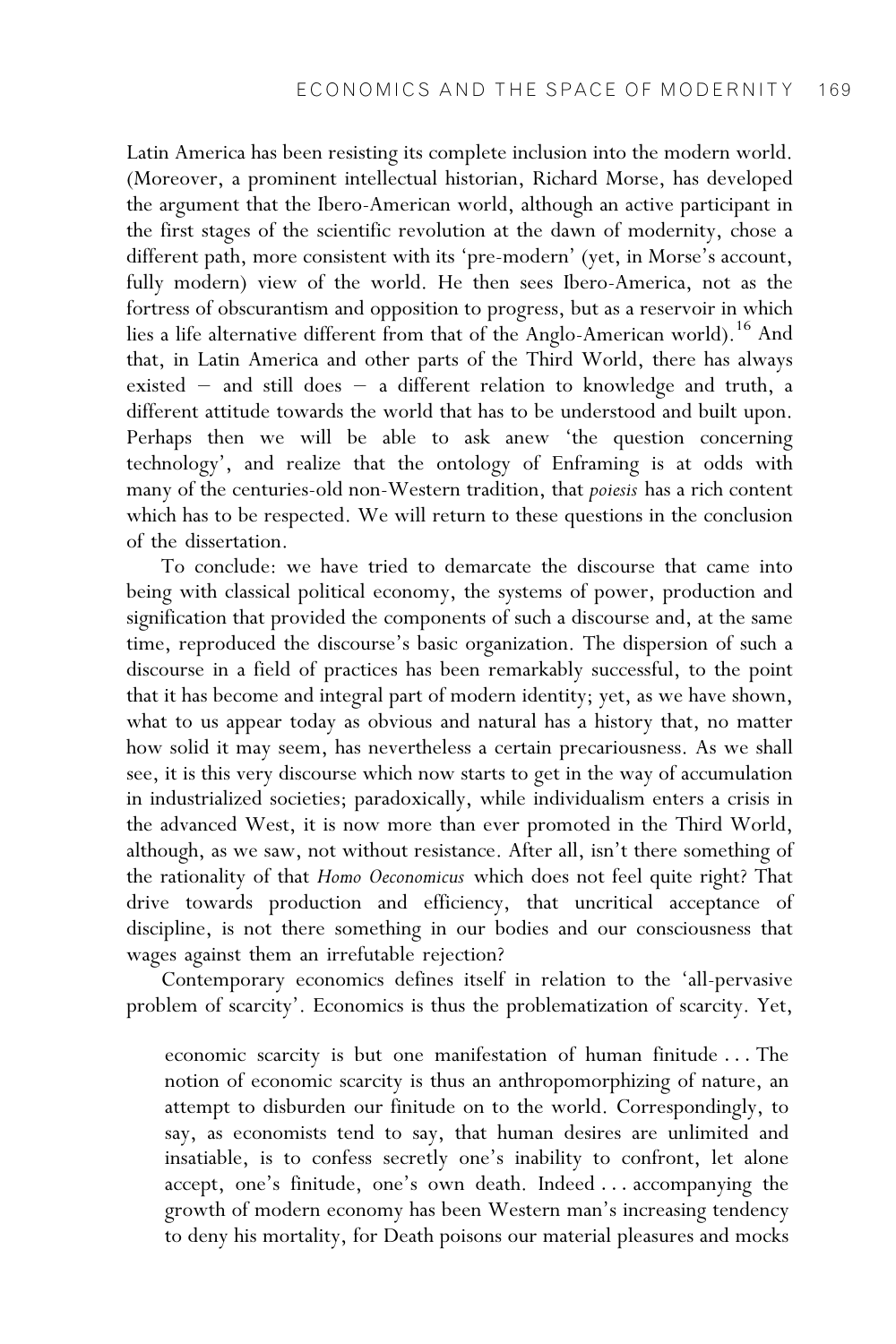all our ambitions for power and wealth as vain and futile ... Now it is interesting to note that while modern Western economy bemoans the scarcity of objects for consumption, the 'niggardliness of nature', tribal people partake much more regularly in rituals of thanksgiving and celebrate the bountifulness of nature, even though by all objective measures the latter should be more acutely aware of the earth's presumed scarcity ... life-communal peoples are more aware of another sort of scarcity: the relative scarcity, the finitude of human life.

(Stikkers 1985, p. 168)

Majid Rahnema has captured well the role of the myth of scarcity for the myth of development:

The basic assumption of scarcity leaves little room for grasping the reality of the world in which pre-economic cultures have lived to this date: a world where resources have never been imagined independent of the people's capacity to meet their needs, a world where the imposition of unlimited 'material' goals is considered as an offense as well as a provocation ... It is only now that development is driving these societies into the endless rat race between artificially induced needs and resources produced by the modernist outlook. For the development ideology, the wisdom of a culturally-imposed limitation of economic ends has been constantly disqualified: it was seen as apathy, conformism, and, especially, as a serious obstacle towards development, characteristic of a 'pre-modern' mentality.

(1986, p. 61)

To be sure, it is not a matter of searching for a pristine origin, a lost innocence of a past, golden age; nor to preach the defence of tradition, as if tradition were clear of ideology, free of forms of power that also bound discourse. It is rather a matter of understanding the historical and epistemological conditions that have determined our conceptualization, that have made us what we are today, and of advocating for a political practice that, at the epistemological and practical levels, confronts the present regimes of discourse and power. In other words, a search for a new epistemology and a new politics of truth. In this, obviously, we are not alone.

It is a puzzling paradox, however, that at the moment when Western constructs (philosophy, science, culture) break down or negate themselves (post-modernism, theoretical nihilism, holism, positivism, and empiricism selfdestructing as standard epistemologies), the old Enlightenment rationality is exported to the Third World under the banner of 'development'. Uneven development of ideology?.<sup>17</sup> As if the Third World were perpetually condemned to mirror the West as it was, not as it is. Or is it that the said Western constructs have not really dissolved as it has been announced with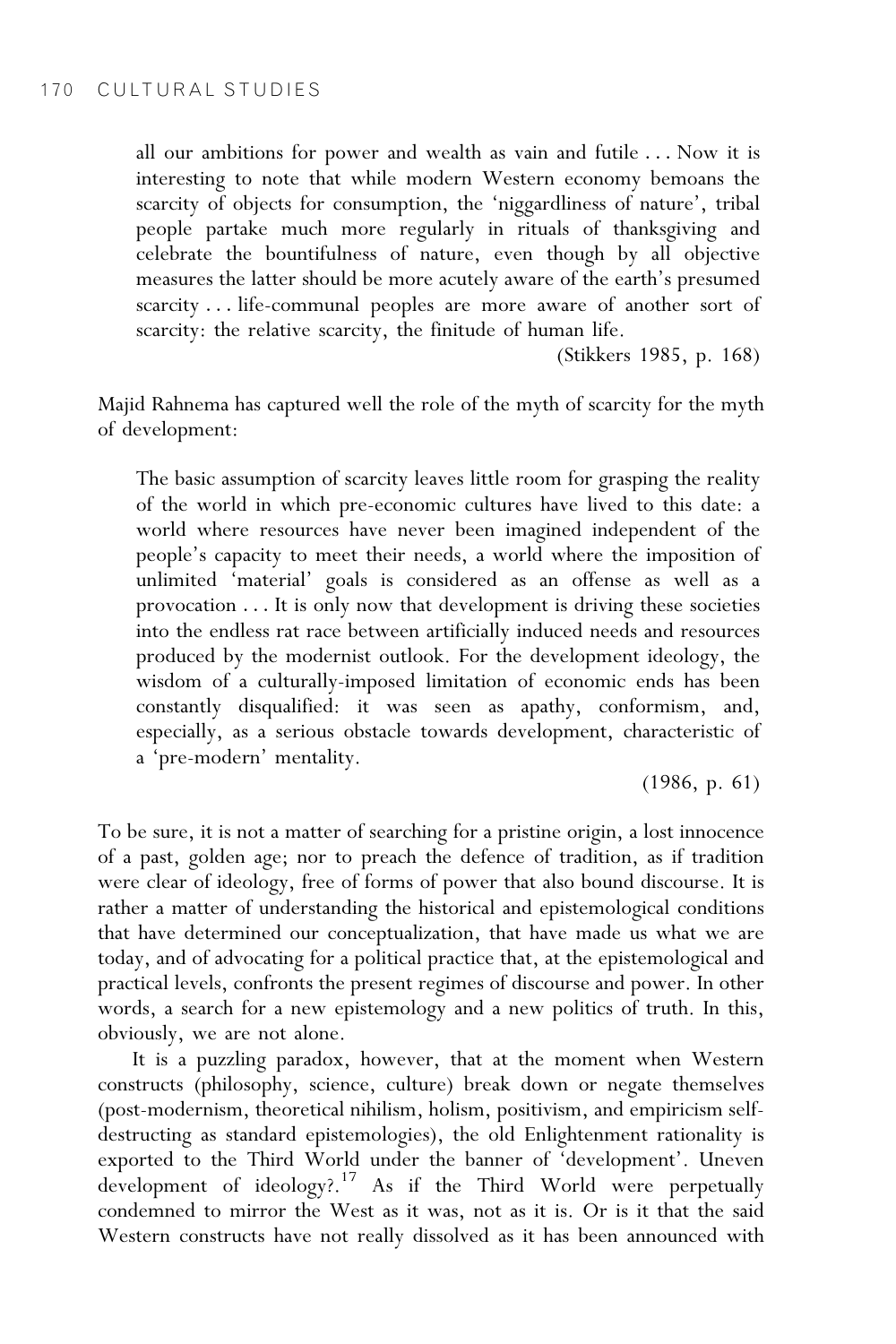pomp? One thing is certain: in spite of the much-heralded 'crisis of economic theory', the metanarrative of economics is still pretty much still alive. As the practical discourse of the capitalist world-system, it continues to define a good part of the life space of most of the world. What if the economists' theories do not work with precision, if they cannot really fulfil the needs and aspirations of the vast majority of the human beings! They speak to the operators of the system in ways that make possible for them to go on with their deadly games, to calculate their incomes and the levels of amortization of the maze of debts; moreover, they provide at the same time a powerful rhetoric to justify their failure and to smoothen with the veil of theory the inhumane effects of their policies. And what is most scary is that the model has become hegemonic. Homo Oeconomicus' basic grammar engulfs capitalism and socialism alike (or is socialism not really needed 'to develop the productive forces'?).

We have thus come full circle: from an analytic of finitude, which marked the transition form the Classical Age to the modern period and which provided the conditions of possibility for the human sciences, to an economic science which has turned the analytic of finitude into a problematization of scarcity. There occurred, it seems, a radical shift in the structure of the discursive field of economics, as it was demarcated by nineteenth-century philosophy. This shift, which entailed the petrification of economics, has had consequences well beyond the economic field. It permeated all kinds of figures and domains, indelibly tainting the ways in which we know and see the world. Among all those figures which inherited the blinkers of economics, full of hopes and aspirations, scouting the landscape with fruition and eager to apply the best of his knowledge to a complex but exciting task, after having just left behind the cataclysm of the War and perhaps with the smile of somebody who is new to the world, there arrived in the Third World, dressed in full regalia, the Development Economist. Let us now try to understand this very peculiar character.

(Here follows Chapter 3 of Encountering Development, 'Economics and the space of development: tales of growth and capital', on development economics.)

#### Acknowledgements

The chapter on which this articled is based was largely written in 1983. It is important to place this text in the moment in which it was produced; these were the years, in the San Francisco Bay Area, in which studies of Foucauldian approaches (including on the now well-known notion of governmentality) were being developed in a multiplicity of contexts, including applications to the Third World, such as studies of development. The little known History of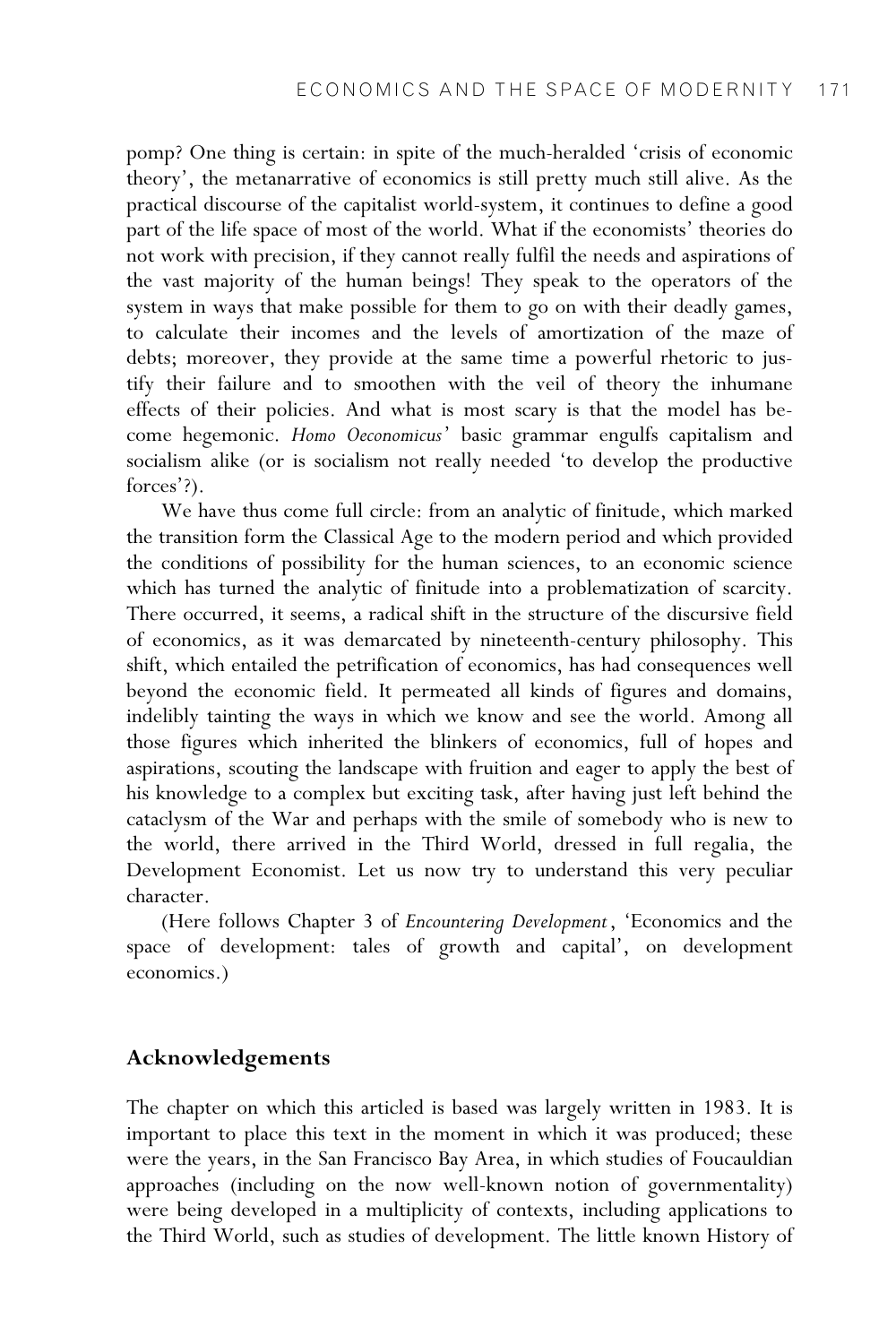the Present newsletter, produced by graduate students at Berkeley between 1983 and 1986, was devoted to these debates. In anthropology, 'writing culture' and the critique of representation were being worked out; the 'ethnographies of resistance' was another trend that carried the day. These trends are reflected in this text. Some parts have been left out from this version, including long sections on epistemes, discipline and governmentality (all of which are well known by now), and a section on 'the economy as social practice', drawing largely on Taylor and Wittgenstein (which is perhaps rather obscure); asterisks indicate the places where sections have been left out. I would like to thank Larry Grossberg for his interest in the piece and for his willingness to print it in the journal.

# Notes

- 1 See also the special issue of Development on 'The limits to economics' (1986, no. 3).
- 2 Polanyi characterizes the economy as an 'instituted process'. We will adopt this definition, as well as Polanyi's concept of the market, in spite of the difficulties created by the fact that these definitions do not conform to either neo-classical or Marxist ones. See Polanyi (1957b).
- 3 Foucault defines the 'positive unconscious of knowledge' as 'a level that eludes the consciousness of the scientists and yet is part of scientific discourse ... [the] rules of formation that [are] never formulated in their own right, but are to be found only in widely different theories, concepts and objects of study'. It defines in important ways the epistemological space specific to a given period (1970, p. xi).
- 4 See also Braudel (1982a, 1982b).
- 5 Most of this section is based on the works of Polanyi, Braudel, Hicks, Landes and Dobb listed below. This inquiry, then, differs from a strictly historical inquiry, or from those  $-$  such as those inspired by world-systems theory  $$ which combine historical and sociological analysis. It attempts to blend historical, philosophical and sociological perspectives in an interdisciplinary fashion.
- 6 See Hicks (1969). On the general aspects of the development of markets, see also Braudel (1982b) and Landes (1966), especially Landes' 'Introduction'. A powerful critique of the notion of surplus is found in Polanyi (1957c).
- 7 See Polanyi (1957a), esp. ch. 6, and also ref. 2. Polanyi's account of the commodity fiction is invoked by Taussig (1980) in his recent study of resistance to capitalism in South America.
- 8 A great deal of attention has been paid to the notion of articulation of modes of production. According to this notion, a social formation which contains a variety of forms and relations of production cannot be explained by referring to a single mode of production, but rather be seen as the sum of two or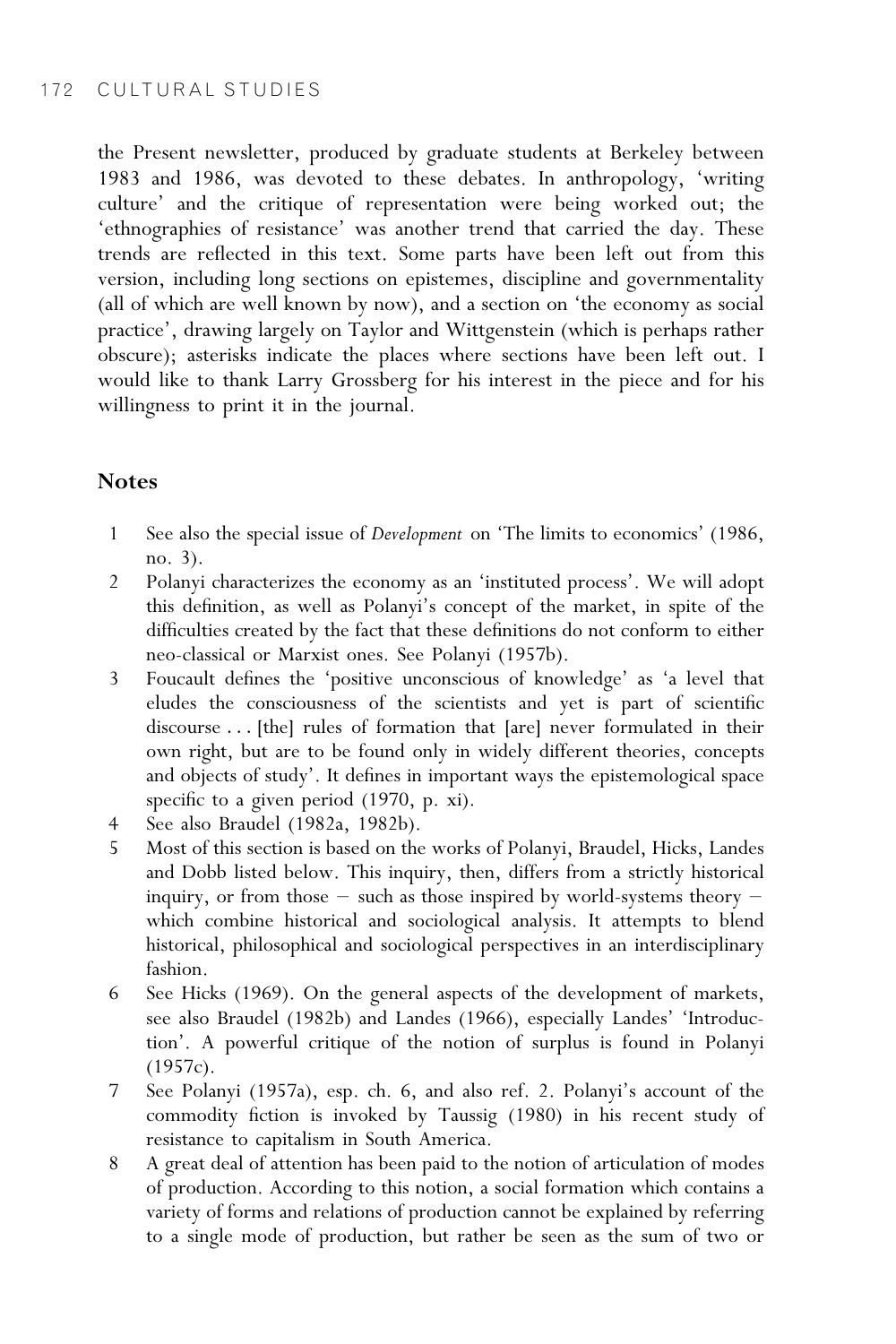more articulated modes, with one of them usually being dominant. Polanyi's view, although not cast in these terms, is not without some resemblance to these newer notions, commonly associated with the names of Balibar, Althusser, Meilassoux, Amin and others.

- 9 This two-step process of separation of the economy from religion and politics is discussed at length by Dumont (1977, p. 25). His argument has been summarized succinctly here.
- 10 For an excellent analysis of theories of value in economics, see Dobb (1973).
- 11 See Heidegger's (1977) essays, 'The Question Concerning Technology', 'The Turning', and 'Science and Reflection'.
- 12 Some of the implications of Heidegger's analysis, especially in relation to the status of the human sciences, are explored in Dreyfus (1980).
- 13 Some of the recent works that relate local and global concerns (as examined by anthropology and political economy) include, besides the works by Taussig and Smith already cited, Comaroff (1985), Nash (1979) and Ong (1987). To this list may be added Sahlins (1981), Fabian (1983) and Todorov (1982), which, although not 'ethnographies of resistance', deal with issues relevant to the current debate in anthropology and political economy.
- 14 'Poets and beggars, musicians and prophets, warriors and scoundrels, all creatures of that unbridled reality, we have had to ask but little of imagination, for our crucial problem has been a lack of conventional means to render our lives believable. This, my friends, is the crux of our solitude' (García Márquez 1983, p. 8).
- 15 In Latin America, intellectual history and philosophy of history have not been as marginal to history and philosophy as they have tended to be in the Anglo-Saxon world. A significant tradition of intellectual history exists (e.g. L. Zea, E. O'Gorman, J.L. Romero, E. Mayas, J. Jaramillo, etc.), which is currently being invigorated by a younger generation of historians and philosophers.
- 16 See Morse (1982). It should be pointed out that this work, originally written in English, is still awaiting publication in the English language.
- 17 This point ('uneven development of ideology') courtesy of Jim O'Connor.

#### References

Baudrillard, J (1975) The Mirror of Production, Telos Press, St Louis.

- Braudel, F. (1977) Afterthoughts of Material Civilization and Capitalism, The Johns Hopkins University Press, Baltimore, MD.
- Braudel, F. (1982a) The Structures of Everyday Life, Harper and Row, New York.
- Braudel, F. (1982b) The Wheels of Commerce, Harper and Row, New York.
- Caille, A. (1986) 'The two myths: scarcity and rationality', Development, no. 3.
- Comaroff, H. (1985) Body and Power. Spirit of Resistance, University of Chicago Press, Chicago.
- Dobb, M. (1946) Studies in the Development of Capitalism, Routledge and Kegan Paul, London.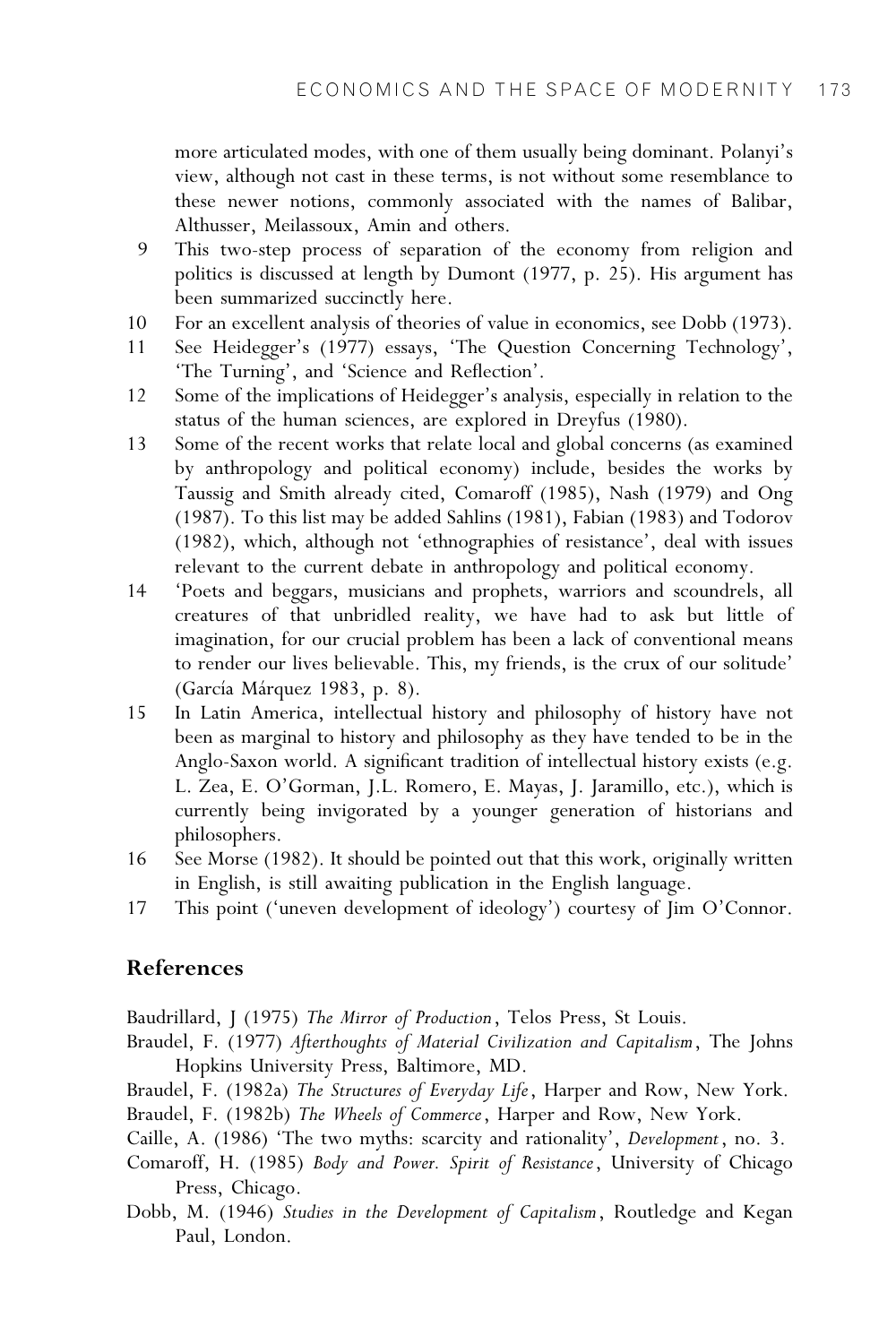- Dobb, M. (1973) Theories of Value and Distribution since Adam Smith, Cambridge University Press, Cambridge.
- Dreyfus, H. (1980) 'Holism and hermeneutics', Review of Metaphysics, vol. XXXIV, no. 1.
- Dumont, L. (1977) From Mandeville to Marx: The Genesis and Triumph of Economic Ideology, University of Chicago Press, Chicago.
- Escobar, A. (1987) 'Power and Visibility: The Invention and Management of Development in the Third World', Doctoral dissertation, University of California, Berkeley, CA.
- Escobar, A. (1995) Encountering Development: The Making and Unmaking of the Third World, Princeton University Press, Princeton, NJ.
- Fabian, J. (1983) Time and the Other: How Anthropology Makes Its Object, Columbia University Press, New York.
- Fals Borda, O. (1984) Historia Doble de la Costa. Vol. 3. Resistencia en el San Jorge, Carlos Valencia Editores, Bogota.
- Foucault, M. (1970) The Order of Things, Vintage Books, New York.
- García Márquez, G. (1983) 'La Soledad de América Latina', in En La Soledad de América Latina: Brindis por la Poesia, Corporacion Universitaria, Editorial de Colombia, Cali.
- Heidegger, M. (1977) The Question Concerning Technology, Harper and Row, New York.
- Hicks, J. (1969) A Theory of Economic History, Oxford University Press, Oxford.
- Hirschman, A. (1977) The Passions and the Interests, Princeton University Press, Princeton, NJ.
- Kothari, R. (1984) 'Communications for alternative development: towards a new paradigm', Development Dialogue, vol. 1, no. 2.
- Landes, D. (1966) The Rise of Capitalism, The MacMillan Co., New York.
- Mallon, F. (1983) The Defense of Community in Peru's Central Highlands, Princeton University Press, Princeton, NJ.
- Marcus, G. & Fischer, M. (1986) Anthropology as Cultural Critique, University of Chicago Press, Chicago.
- Morse, R. (1982) El Espejo de Próspero, Siglo XXI, Mexico.
- Nash, J. (1979) We Eat the Mines and the Mines Eat Us: Dependency and Exploitation in Bolivian Tin Mines, Columbia University Press, New York.
- Ong, A. (1987) Spirits of Resistance and Capitalist Discipline, SUNY Press, Albany, NY.
- Polanyi, K. (1957a) The Great Transformation, Beacon Press, Boston, MA.
- Polanyi, K. (1957b) The Economy as an instituted process, in Trade and Market in the Early Empires: Economies in History and Theory, eds K. Polanyi, C. Arensberg & H. Pearson, Free Press, Glencoe, IL.
- Polanyi, Karl (1957c) The economy has no surplus: critique of a theory of development, in Trade and Market in the Early Empires: Economies in History and Theory, eds K. Polanyi, C. Arensberg & H. Pearson, Free Press, Glencoe, IL.